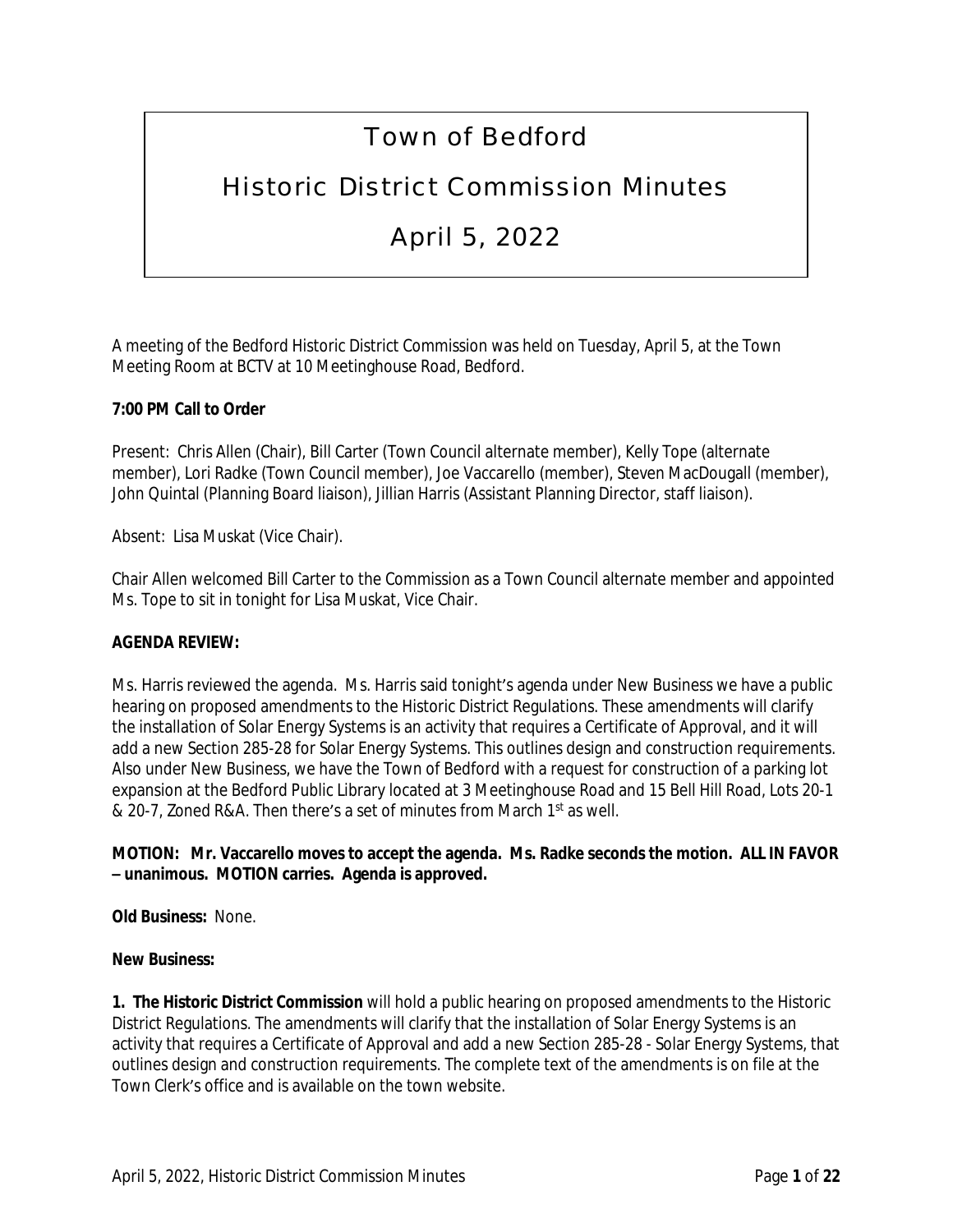Chair Allen said we'll begin by opening up…

**Ms. Elaine Tefft states:** Elaine Tefft, 7 Meetinghouse Road. Point of Order. The last time I saw the agenda, it only had the parking lot on it. It didn't have the change in the… and I wondered if there was a paper copy of the changes that were proposed under the first thing that you said. I couldn't understand it because she reads very fast. So, is it possible that I could have a copy of that? [Member of the audience hands a copy to Ms. Tefft]. Thank you very much. Chair Allen said I think we also have them on soft copy, so we'll be bringing them up on the screen, if necessary, throughout the meeting. Ms. Tefft replied I'm nearsighted but thank you for the compliment. [laughter].

Chair Allen continued so with that, we will go ahead and open up the first item here on the agenda. That is the discussion of the amendments to the Historic District Regulations as they relate to Solar Energy Systems. I will ask Jillian to provide a bit of a preamble here as to what we're discussing. Ms. Harris said yes. Tonight, the Commission is holding a public hearing on proposed amendments to the Regulations, Chapter 285 of the Bedford Code. It includes design and siting standards for solar energy systems in the Historic District. It starts with an amendment to Section 285-21, and it clarifies the installation, addition, or modification of a solar energy system is an activity that requires approval. Then it also includes a new Section 285-28 related to the design and construction requirements for solar energy systems. I can go through those for the benefit of the public here. It recognizes that solar energy systems can allow for significant improvements to historic properties and finds that it's in the public interest to encourage the use of solar energy systems. It clarifies the purpose of the regulation is to allow for the installation of these systems in the least visible location possible, and to encourage the use of solar energy without compromising the historic value of the structure or site. It also has additional regulations that the Commission will review when they are looking at these applications, and it clarifies that a Certificate of Approval is required. It states that solar energy systems shall be designed, sized and located to minimize their impact on the character of an historic building and surrounding landscape. They shall be placed so as to avoid obscuring significant features or adversely affecting the perception of the overall character of the property. They shall be located so as to minimize visual impacts and ground-mounted systems shall be located to the side or rear of the principal structure and so as to not be visible from abutting properties and the public right-of-way to the greatest extent possible. Consideration shall be given to installing roof-mounted solar energy systems on an addition or secondary structure where it's applicable, and to avoid altering the historic structure. The Commission may require reasonable screening and buffering of ground-mounted solar energy systems. The required screening may consist of existing vegetation or installation of site-specific screening such as evergreen landscaping, suitable fencing or a combination thereof. Installations shall use the least invasive method feasible to attach the system to a historic roof such that it avoids damage to significant features and historic materials, and it can be removed, and the original character easily restored. In order to minimize visual impacts, colors of equipment and assemblies shall either be muted or match nearby materials and colors. The panels shall be positioned to minimize glare onto neighboring properties and rights-of-way. Roof-mounted systems on pitched roofs shall be on the same plane as the roof and positioned so as to be in the least visible location. And finally, all supplementary equipment and supply lines associated with the systems shall be placed in inconspicuous locations and/or concealed from view with architectural elements or screening. That's a summary of what is proposed.

Chair Allen said thank you, Jillian. I think over the past year or so, we've seen a number of solar array requests come forward before the Historic District Commission. So, I think these amendments are really focused on providing a level of clarity and reduce ambiguity as those requests continue to come forward. That's really what we sought to do with these suggested amendments, but I'll open it up to the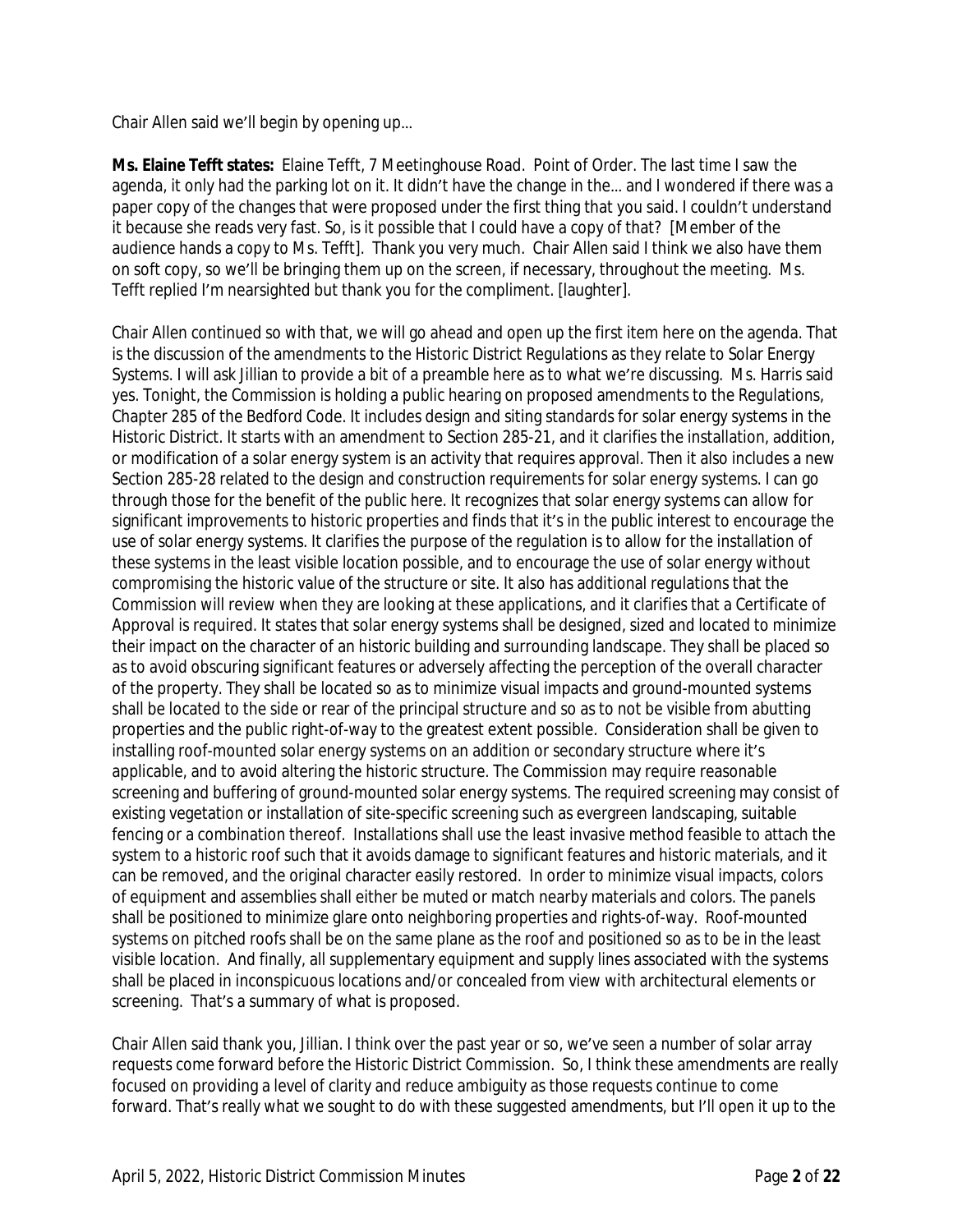members of the Commission, if anyone has any questions or comments to begin here. Ms. Radke said Mr. Chair, very nice job on the amendments. I think they're very clear, succinct, and I think it really does give some guidance to the Board as we move forward—especially when we get a lot of applicants for solar. Well done. Chair Allen said thank you, Lori. Are there any other questions or comments? [none]. With that, we will go ahead and move to the public portion of the conversation here.

So, I'd like to invite members of the public to approach one of the microphones, introduce yourself, and then you're welcome to ask your question or state your comment please.

**Mr. David Clark states:** Hi, David Clark, 62 Bedford Center Road. Thank you very much for allowing me to have mine installed a year ago. It's been great. Just one comment, and that is that the panels match the roof color. By nature, those panels are dark so, unless you have a black shingled roof, that's going to be a tough one. I also applaud that you want to have it follow the slope of the roof. I think that's a really good idea. You see a lot of these are canted up to get a better position, a better angle, to the sun, but they're black. I think that's just a given. That's the whole solar thing. So, you might want to investigate that in your research. The other thing is, you say to screen with evergreens or something. Obviously, if there's an evergreen that's going to grow up, it's going to cover the array or the roof, that's a nonstarter as well. Chair Allen said sure. I think the thought there was if there's some standoff between those, so that the angles of the sun are still going to work out for it to be a useful tool for the homeowner, not certainly right up against it where it's going to interfere. Mr. Clark added what you might consider is if there's a standalone array, which is pretty popular, that maybe do some setback requirements or something like that. Chair Allen asked setback from the array? Mr. Clark replied from the neighbors. Chair Allen said okay. Mr. Clark added just setback to—they don't make noise or anything—but they are an eyesore. But maybe a setback just like there are setbacks for buildings. Ms. Harris said they'll have to meet all the zoning regulations for setbacks. Mr. Clark said okay. Good. Thank you. Chair Allen said thank you, Mr. Clark. Are there any other comments or questions from the public? [none]. Not hearing any other comments, we will close the public hearing portion of this item.

I will ask for a motion from the members of the Commission on the proposed amendments. Ms. Radke said just a quick question. Mr. Clark does bring up a good point regarding the color. Is there any way we can change that or reword that to maybe best color to-I'm not sure. Ms. Harris said I think there's some room for the Commission to work with them on that one. It states that to minimize visual impacts, colors shall either be muted or match nearby materials and colors. I think that there's probably some room in the language for the Commission to work with individual applicants on that one. Ms. Radke said okay. Chair Allen clarified on an application-by-application basis, right? Ms. Harris said yes. Ms. Radke said okay. I just want to make sure that's understood. Mr. Clark added some frames—the black is the black, and that's the solar panel. My son works in a solar company, so I know a little bit about this. You have frames that frame the actual panels that hold the panels. Some of them are silver, and that's an eyesore. If they're black and black, that's less visually intrusive. So, maybe you, Lori, maybe you consider talking about the frames and the brackets and all that stuff—the hardware. Ms. Radke said okay. Thank you for that.

Chair Allen asked Jillian, do you mind just scrolling down to the language as it currently relates to the color? Ms. Harris said yes. I was just looking at it. We're talking about 8? In order to minimize visual impacts? Ms. Radke said assemblies—so assemblies would probably consider the outline there. Ms. Tope said and muted would—black. Ms. Radke read muted or shall match—muted? Okay, match nearby materials and colors, minimize the glare, okay. I think that might be workable. But it does include assembly, so my guess it would be the outside of the solar panels. That's what you were referring to, I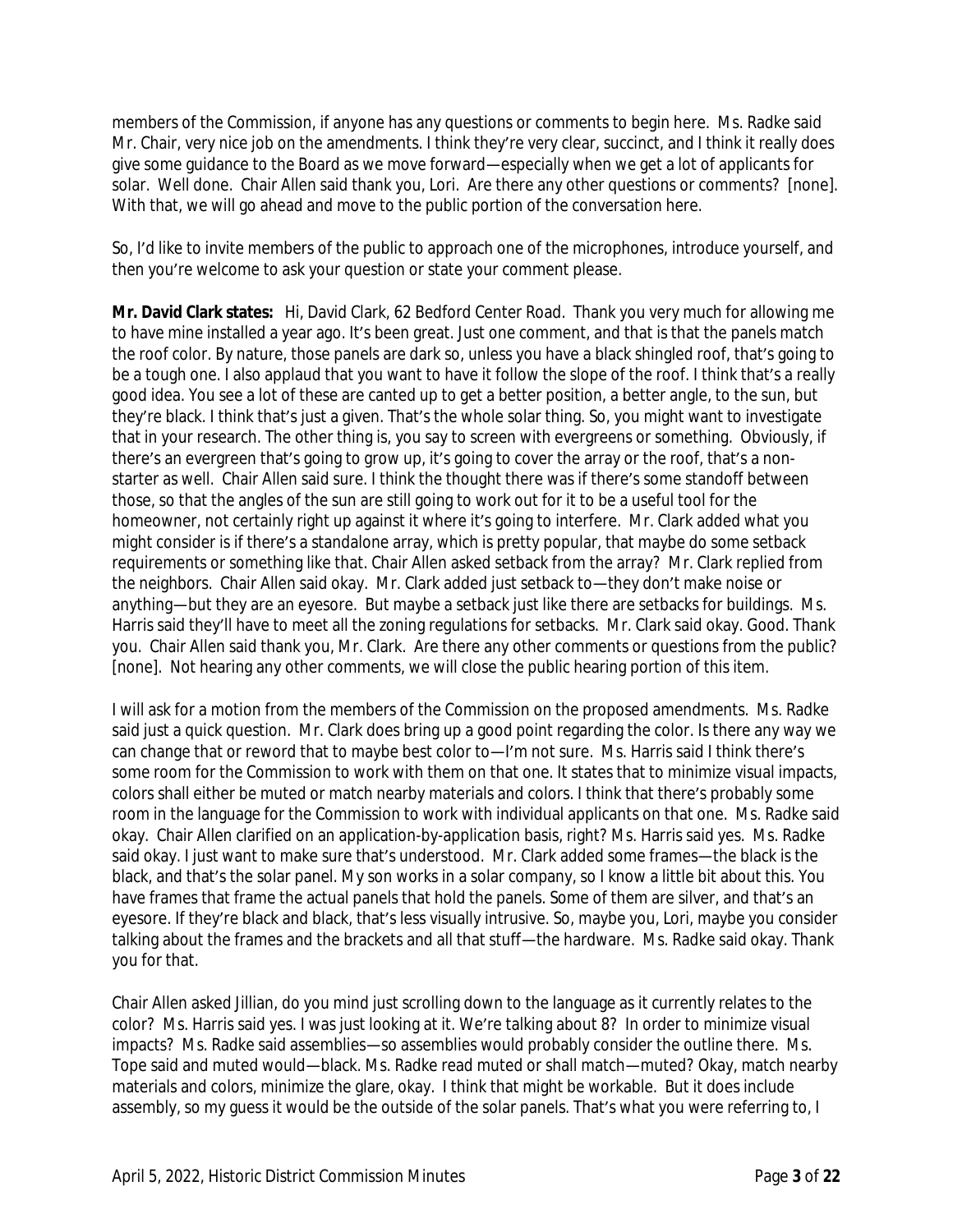would assume. Okay. Chair Allen said okay. Thank you for that. With that, we will go ahead and I will open it up again to members of the Commission if anyone wants to make a motion.

### **MOTION: Mr. Vaccarello moves that the Historic District Commission adopt the proposed amendments to Section 285 and to add Sections 285-21-J, as presented. Mr. MacDougall seconds the motion. ALL IN FAVOR – unanimous. MOTION carries.**

**2. Town of Bedford (Applicant & Owner)** – Request for construction of a parking lot expansion at the Bedford Public Library, located at 3 Meetinghouse Road & 15 Bell Hill Road, Lots 20-1 & 20-7, Zoned R&A.

Chair Allen said with that we will go ahead and move on to our second point of business here and that is the Town of Bedford request for construction of a parking lot expansion at the public library. So, I will invite the representative of the Town to come forward and share a bit about this application.

**Jeff Foote states:** Good evening, Mr. Chairman. Jeff Foote here, Public Works, and other members of the Committee. The purpose of my visit tonight is to share the preliminary plans to expand the Town Library parking lot located at 3 Meetinghouse Road. The proposed plan is to double the amount of parking from the existing condition of 60 spaces to 120 parking spaces. The Town Council has approved the use of approximately \$250 thousand dollars of American Rescue Plan monies the Town received as part of COVID-19 relief. In addition, the Town has in hand \$150 thousand dollars in capital reserve funds for the project. The plan introduces one-way traffic into the library for the circulation. So, basically it's a counter-clockwise circulation pattern. All the spaces in the existing parking lot will become one way and loop around and then exit where folks exit today. Again, it is one way vehicle circulation. We think it's gong to improve the efficiency of the activities entering and exiting the facility. It will also improve safety. To ease congestion, this plan—I'm going to try to zoom in—so, this plan that we're proposing introduces a delivery parking area for book deliveries, etc, at the library. At the same time, that this occurs, the two book bins will be relocated to the opposite side of the existing island. The thought is if someone comes in, we don't want backups to continue to occur as they do today. So, two things will happen: we will add the pull-off for delivery vehicles, and then we'll get vehicles around to the opposite side of the island to drop their books. That should prevent any spill out into Bedford Center Road and/or Meetinghouse Road.

The proposed plan includes upgrades for paving, closed drainage, curbing and a sidewalk where the existing parking lot is today. The area will also include a new green space that includes an area to accommodate a 20 by 10 tent for Summer functions at the library. This was requested by members of the library staff and the trustees, if I recall correctly. Existing trees and shrubbery in this existing parking lot area will be trimmed, removed as needed, to improve lighting where there currently is overgrown trees and shrub and other flora, also, to accommodate the new parking spots. The proposed area where we're gaining the majority of the parking is located in this area here which is on an adjacent parcel—an adjacent, vacant parcel of town-owned land. This area as well, the area will be paved. Closed drainage will be introduced. There will be a walkway down the middle of it for access to vehicles and the library. Again, in this area, which I think what I'm hearing from the previous conversation—the Town is concerned about the curb appeal and what these improvements are going to look like. So, today, in this location at the top of the parking lot, there are 3 or 4 or 5 spruce trees. DPW cut one down last year because it was compromised. If you take a walk over, I think you'll agree the other spruce trees in that location are compromised and soon will be cut down whether this project moves froward or not. The other areas of concern with trees and visual effects is between the proposed parking lot and the existing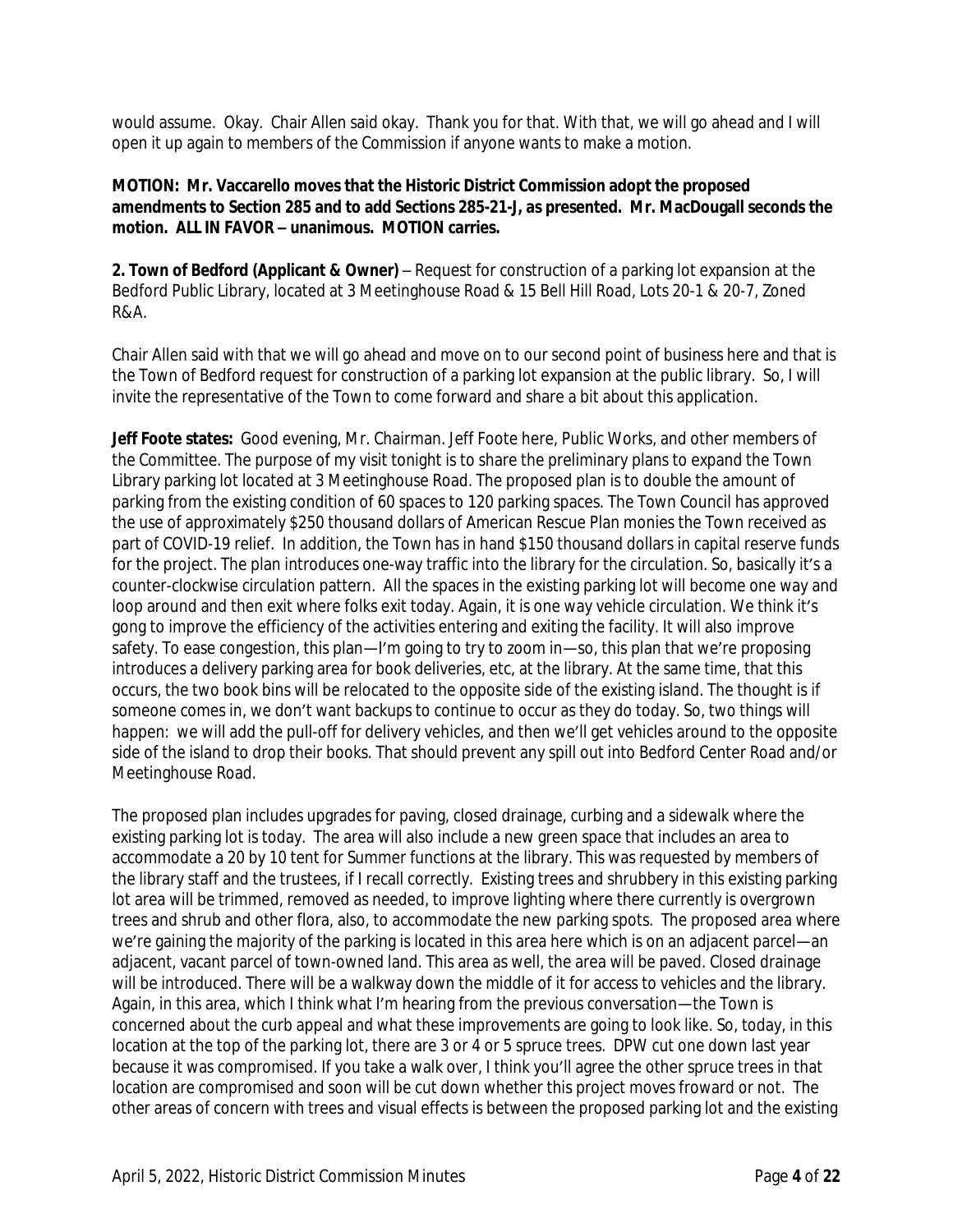parking lot, there's a row of mature maple trees, I think. And there's a stone wall so, as part of this, our intention is to retain every mature tree we can and then point the existing rock wall up as part of the construction. Down at the lower end of the parking lot is really where the majority of the tree clearing is going to occur. You can see in this area there's a green line where the limits are shown for tree clearing. There will be some tree clearing at the lower limits of the project. Again, this is far away from the public way, and frankly, when this parking lot is built, as you are aware that the existing parking lot slopes away from Meetinghouse Road more than gradually—moderately, I would say in a 5- to 6-percent slope area. This proposed parking lot will do the same. So, today, if you drove past the library, often there are cars parked in this location here. Really, if there are vehicles parked there under the proposed condition, you're likely not to see any vehicles parked in the new parking area. You might see the tops of some cars, but nothing dramatic. Also, there is some additional tree clearing in this area. There's a few, what I would classify as scrub oak trees, and those are near the adjacent property at 7 Meetinghouse Road—the yellow house and barn located here. So, there's a few scrub oaks we're going to remove in this area, but the lion's share of the tree clearing/trimming will occur at the rear of the property at this location. The Town is scheduled to attend the monthly Library Trustees' Meeting on April 8<sup>th</sup>. Some of the items for discussion, as we move forward from preliminary into final design will include discussion about the landscape plan, condition assessment of the existing subsurface disposal system, consideration of EV-designated parking areas, overhead lighting and types of overhead lighting, and then curbing. The existing parking lot, I think, has 3 different types of curbing. It has granite curbing. It has asphalt berm, and it has asphalt curb. So, we'd likely—we'll see where the funds are—but I think the desire, being in the Historic District, we would really shoot for granite curbing provided we have the funding. So, we are all aware of inflationary measures today, but our goal is to complete this and construct this with the monies that we have on hand. With that, I'd be happy to answer any questions to the best of my ability.

Chair Allen said thank you, Mr. Foote. I'll ask a couple questions, if I can, to get us started. Firstly, if you could, can you help me understand that drop-off area right at the front there? Am I to understand that's really just kind-of 2 designated parking spots? Mr. Foote said no. So, I think, it will be signed saying 'delivery vehicles only, tow zone.' I don't know if we'll do that, but we have to instill some fear in folks otherwise it will be abused. So, this area here is strictly for library personnel. The State Library drops off books as well as others, delivery-type activities that occur, UPS trucks and whatnot. So, there's always a pitch point, as I'm told, in this area. By designating a spot for that, that eliminates the delivery trucks from occupying the entrance of the Library. By moving the book bins to the opposite side of the island, if someone was to come in and stop and drop off a book, they're basically impeding someone leaving the library, which is a lot better than impeding something coming off a public way. That's the intent of that. Chair Allen said thank you. I'll ask 2 more if I can. You walked us through the tree trimming and the various tree removal that's going to happen in this project. Is there any sort of replacement planting that's going on? Mr. Foote responded at this time, the Department of Public Works and the Library Director are working toward that. I'm not sure, based on where we are today that it will be significant. But, if there's a desire and there's funding, then we'll accommodate whatever those wants and needs are. Our intent is to make this look attractive for the community. Chair Allen said understood, thank you. One last question. You spoke about the dollar value of the monies that are set aside for this project. In terms of schedule or timeline, can you give a sense of what that timeline could look like? Mr. Foote replied the reason that I'm sitting here with a preliminary—more than a conceptual plan—and not a finished plan is because there maybe an opportunity in the next several weeks to start this project. So, we have other road construction projects going on, and we may need to bring some fill from one of those projects into the proposed parking area. We really would like to take advantage if there's any cost savings with that. If you are looking for a schedule and a completion date, I'll say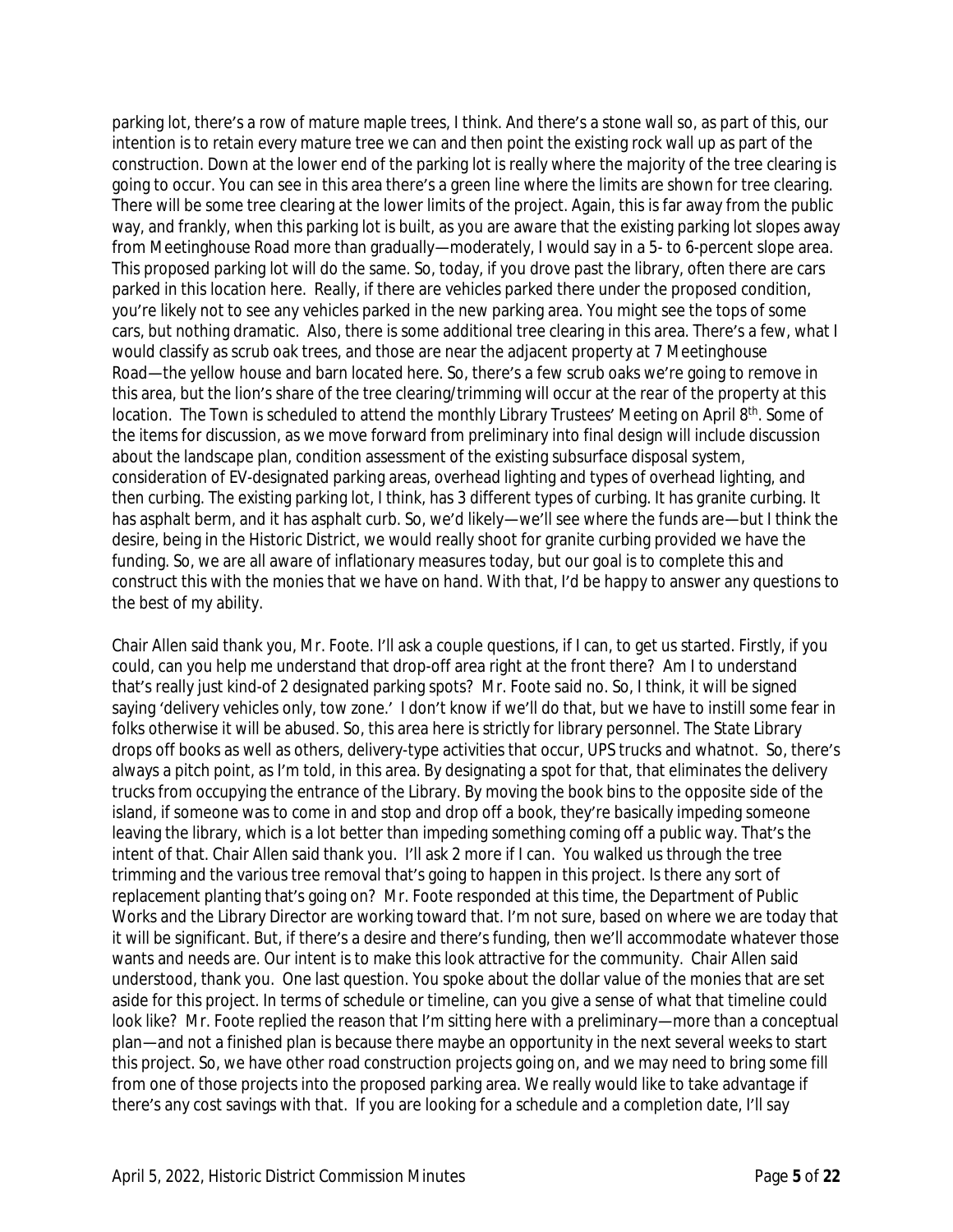October 1<sup>st</sup>, but everything's very fluid. Chair Allen said sure. I appreciate that. I was more looking for just a length of time whether or not it started at a particular date. Mr. Foote said honestly, we have unit contract prices with a couple of prime contractors that we have under contract. It's really going to be about fitting this into their schedule. As I mentioned about the fill, they may construct the proposed area offline while they have availability and not come back for a month. So, I don't want to make any promises that I can't keep. I'm trying to be as vague as I can for a good bureaucrat. [laughter]. Chair Allen said fair enough. Thanks for entertaining the questions. I'll open it up to the rest of the Commission here. Lori? Ms. Radke said I have a couple questions. Thank you, Mr. Foote, for attending the meeting. A couple things—on the top parking lot there, you have 2 parking spaces available? Mr. Foote said correct. Ms. Radke continued would there be any thought to eliminating those 2 and making it more like put a bench there or something? It just seems out of place to have those 2 there. It would be nice to have more green space there. Just a thought. Then you really can't see, when you're coming from an historic point of view, you don't see any cars in that area except for the ADA handicapped spaces on the other side. Just a thought. I know it eliminates 2 spots, but. Mr. Foote said we looked at numerous different alternatives, and we could have probably gotten to 130 spaces. But we listened to the stakeholders, and we have a plan now that the Trustees will be happy with. We still have a few items to tweak out if that's what the Trustees desire, I don't think—I disagree with it, but I also don't think that you want to attract a gathering there. Ms. Radke said it's a library. Mr. Foote said well, that's why we have the space behind that's quiet, behind the library that's proposed to be introduced. Ms. Radke said okay. Can I ask one more question, Mr. Chair? Chair Allen replied please. Ms. Radke asked the proposed parking lot in the area that is abutting the 7 Meetinghouse Road, is there any thought of putting some screening there? Trees? Mr. Foote said yes, absolutely. Ms. Radke said okay, good. I think that's important that we do that. Mr. Foote said there's very limited screening there today. There's the fence and, like I said, there's some scrub oak and some other low-value trees or bushes. But there isn't much today. Certainly, I think that is something that Department has always been strong about is introducing landscaping that's appropriate. Ms. Radke said that's all I had, Mr. Chair. Chair Allen said thank you.

Ms. Tope said I have a question. My question was involving the 7 Meetinghouse property as well. Do you approximately know, or could you wave over the property lines? It looks like it's not straight. It looks like those lots must be angled. Mr. Foote said sure, if you'd just allow me. [Ms. Harris assists Mr. Foote in finding the correct document to display]. Mr. Foote said you can see this is the yellow house. This is the Library. This is the exit road out. There's some angled parking, and you can see the property line. You can almost see the little area where there's some vegetation here today. So, here's the property line. I think the most critical piece of the impact or—it's not an impact, but—the most critical area is where we have parking today. So, there was 5 or 6 spots existing. We're proposing to eliminate those—eliminate 2 of them. Traditionally, I would think that there's going to be ample capacity for handicapped parking. The project requires 6, and we included 7. There's 4, 1 and then 2 down below. As far as this area, I'm going to guess that it would receive less activity than it does today. Again, you can see the foliage that's here. There's none here today, and I don't think we're averse to introducing some plantings along this area. Again, we will be working with the Trustees and a landscape design plan. Ms. Tope said that's helpful. I think seeing where the property ends as well, because I know you mentioned drainage, but I was thinking of snow removal and such, and how far back that property went, if it was going to affect it. Mr. Foote said there's no water being directed toward that parcel. It's actually, if you look, this is all sheet flow, as we talked about. The grade is definitely trending away from Meetinghouse Road. You can see the existing field. There's a turn area that exists that comes from 101 that's not utilized. Then there's some wetlands in this location. The water wants to go downhill, and we're not going to interrupt that. Ms. Tope said okay, thank you. This last question—I assume the plans where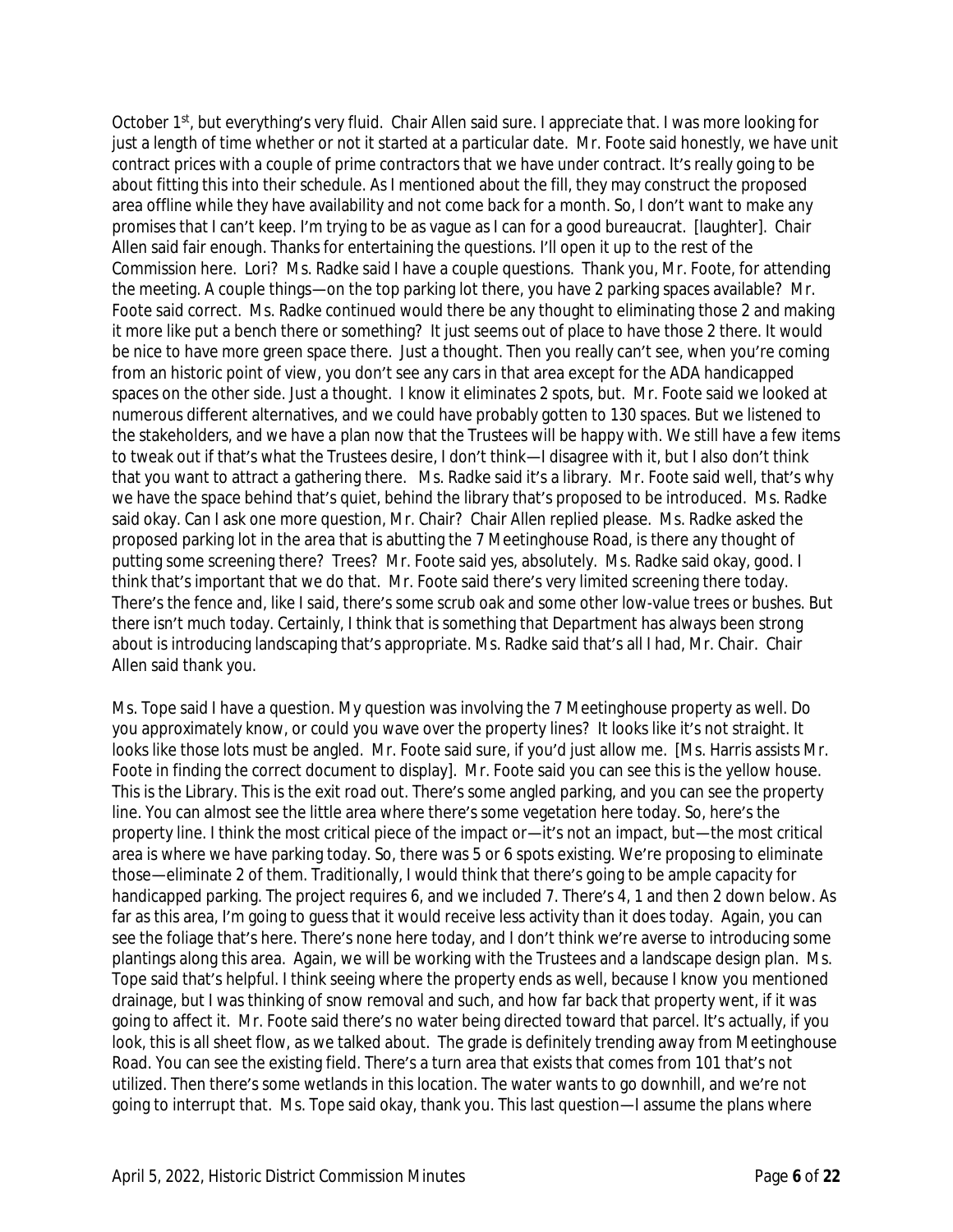you're putting in the walkways, that would be budgeted snow removal and stuff and basically maintenance for that as well? Is that part of the ongoing project funds? Mr. Foote said that's a great question. Sometime in late 2022—in the middle of 2022—Bedford Public Works Department will likely be requesting additional personnel for this and other projects that it is responsible for. So, great question. That's another responsibility that the Public Works will have. Thank you. Ms. Tope said okay, thank you. Thanks for answering the questions. Chair Allen said thank you, Kelly. Bill? Mr. Carter said thank you. You answered the handicapped spaces question. I was wondering if we had plenty there. Is there a path between those 4 handicapped to get to the Library without having to go around a whole island there? Mr. Foote said this sidewalk here exists today. Mr. Carter continued, secondly, the road leaving—you're going to have a spot to drop off your books. Is that going to lead into 2 lanes—either left or right—out of that parking lot? Mr. Foote said as I said, this is preliminary. My guess is I won't reduce the island as shown. It will be somewhat larger. I don't want that conflict between rights and lefts. Great question. Mr. Carter said okay, and this is preliminary, but lighting—especially for that new lot. When it comes to the Meetinghouse property next to it, I'm sure we'll be very conscious of any lighting that will not shine onto that property. Mr. Foote said I'm going to say that the existing lighting is box lighting, and it's downward. This lighting—one of the action items that we need to understand with the Library and come to an agreement on—but it will be similar type lighting that exists today. Mr. Carter said similar to like lumens so that the certain lumens that comes off of that will not… Mr. Foote said they may get converted from incandescent or high-pressure sodium to LED, but the translation should be similar between the measurement of wattage. Mr. Carter continued lastly, to the Meetinghouse property, as you come around that corner to come back up out, if there's not enough screening, you're going to have headlights going into the back part of that property. Is there a shot of a fence or something that will block any headlights shining into the backside of that property? Mr. Foote replied there's a fence there today. Mr. Carter said okay, I apologize. I'm sorry—first time on the Commission here. Mr. Foote said these lines—there's a chain link fence. Two things could occur. I quess we could go put slats in it. I don't think it's desirable, but as we were talking about, I think adequate landscaping is probably the best alternative for that location. Mr. Carter said especially for Wintertime. During the Summertime, it won't be as much of an issue. Mr. Foote said this is a barn. This is, I believe, an old law office. So, the dwelling is here. As I've said, I think, too many times is this project is going to be substantially lower in this area than Meetinghouse Road. Mr. Cartier said but the pitch up—if you're driving up—is going to be pitching up the lights. Mr. Foote said when you come around this corner, and you're in the tangent, light direction should be pointing toward Meetinghouse Road. There will be some—absolutely. But I don't think it will be intrusive. Mr. Carter added just for consideration, that's all. Mr. Foote said yes. It's a good thought. Mr. Carter said thank you, Mr. Chairman. Chair Allen said thank you. Mr. MacDougall said Mr. Chairman, thank you Mr. Foote for being here. I do have a question. It might be swimming outside your lane a little bit, but the size of the Library now—is there any anticipated future expansion? Mr. Foote said as with most departments within the Town of Bedford, there's a master plan that is being pursued by several people in this room. There is. I was not instructed to accommodate that. I'm not sure where that is in the cycle or in the order of expansion/reconstruction of any Town buildings at this point. Mr. MacDougall said I guess a follow-up question would be if there is a future expansion even possible, wouldn't it make a lot of sense to—I see the only place to go is down toward the existing parking lot. That would require some renovation. If you were to go and do all that work now and then come back to the Town and look for a renovation? Mr. Foote said I don't disagree with that statement, but I'm not sure that's where we are today. Mr. MacDougall said okay, is it possible to find out? Is there a Library Trustee or someone that we could find out if there's anything imminent or in the works or in the back of somebody's mind? Mr. Foote said I don't think there's any … Ms. Radke said I can just address that. I'll be honest with you. We're talking about facilities for Bedford, but Library is probably going to be lower on the totem pole at this point.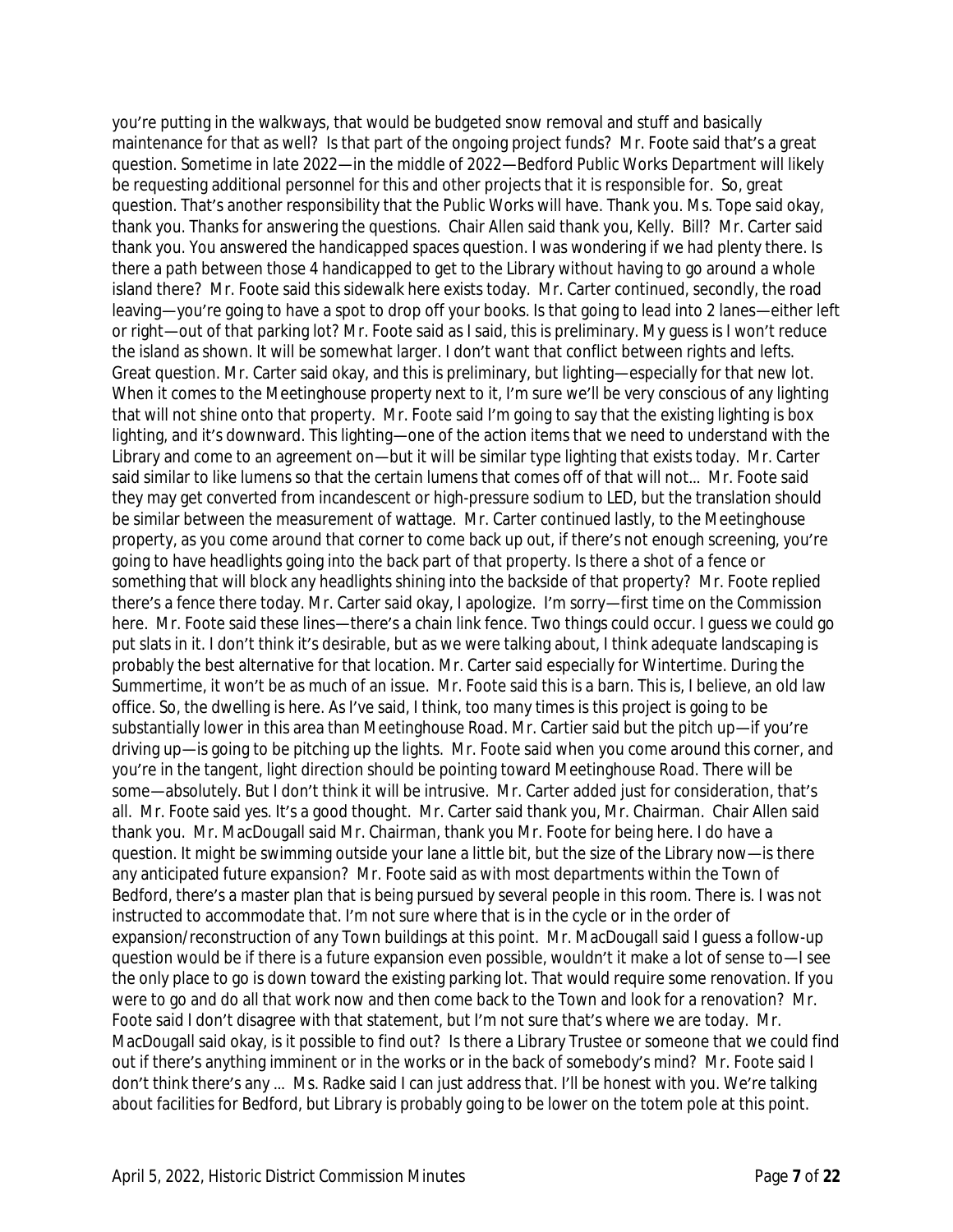There are a number of other facilities that need upgrading or expansion. I can't put a years on that statement, but I'm going to say somewhere—10 years, 15, 20 years out. It is not the forefront right now. Correct me if I'm wrong, Councilor Carter, on that one. Mr. Carter said that is correct. Ms. Radke said yes, I wouldn't be so worried about that. Mr. MacDougall said okay, thank you sir. Chair Allen asked are there any other questions or comments from members of the Commission? [none]. Okay, so not hearing any, I'd like to open it up to invite members of the public to speak. You can line up at either of the microphones. I'd ask that you please remember to introduce yourself, and then speak into the microphone and we'll hear your comments.

**Ms. Kathleen Bemiss states:** Hi. Kathleen Bemiss from 37 Magazine Street. I am here as a resident. I just have a couple of questions that may or may not be able to be answered. How often is the Library parking lot and the Village parking lot currently at capacity? Mr. Foote asked is that directed toward me? Ms. Bemiss said to anybody that can answer that. Chair Allen said I'll just speak anecdotally. I live very close to this area. Driving by there are often vehicles that are out into the road, but I don't think that's necessarily a function of the parking spaces. I think that's a function of probably more of the drop off. I personally have not seen a number of times that it's at capacity, but that's just my personal experience. Ms. Bemiss asked is the Village Center parking lot—those 17 spots that are down there—being use regularly for the Library? Mr. Foote said I think, on occasion, that I've seen and experienced it myself coming to meetings here, that I've parked not in that parking lot that you referred to for the Bedford Village Common. But I've seen vehicles there at nighttime as I've come from a meeting. So, I think it does get used. I don't know the intensity of it, but it certainly gets used. Ms. Bemiss said right, I guess my question is do we really need 60 additional parking spots at this time if those 17 spots down below are not being used on a regular basis. That would be my first thing. I really think that we're taking a lot of green space that is in this one center of Town. We're taking it away and paving it, which does have negative impacts on the wildlife. There is wetlands farther down. The visual impact from 101 will be a negative aspect as well. So, I'm not sure we need it. I'm not sure that it will be a benefit to that area, and I do think it will change the character of that spot. I'm concerned about the neighbor as well.

Chair Allen said thank you. Please, Kelly. Ms. Tope said I was just going to ask Mr. Foote maybe he would have this answer. Does the Library—are they held back from doing any events due to lack of parking, or is there anyone who could answer that? The reason I ask is I've attended a couple of children's events that were well-attended, and there was a ladies' book club at the same time. The parking lot was pretty full. I don't know if that stopped the Library from scheduling anything else. But it seems their crowds for children's' events are pretty good. Mr. Foote said I would defer to the Librarian or Trustee on that. Chair Allen said I'd like to invite the next member of the public to come forward.

**Ms. Dierdre Menard states:** I didn't know if you wanted them to answer now so that we could have sort of a flow to the discussion. Did you want to want to...? So, I was actually going to ask a very similar question to Ms. Bemiss, Kathleen. So, I think it will make sense. You'll be answering both of our questions and your question as well, I think. So, my name is Dierdre Menard. I live at 69 Bedford Center Road. So, that's my house, where the Hessions used to live. It makes up the triangle between the Library and the Town Hall and my house. That's it. When I moved here 5 months ago, it's got a lovely Historic District from an old house's perspective. But there's not really a Town Center in the sense of a Main Street. I don't' know if that makes sense. There's no Main Street that you can go into shoppes and run into people and things like that, which is fine. I chose this spot because it was beautiful. And I thought that the way that the Library parking lot that exists today was really sensitively designed. Because it curves behind the library and then it dips down, and you don't see it. From my house, there's sort of two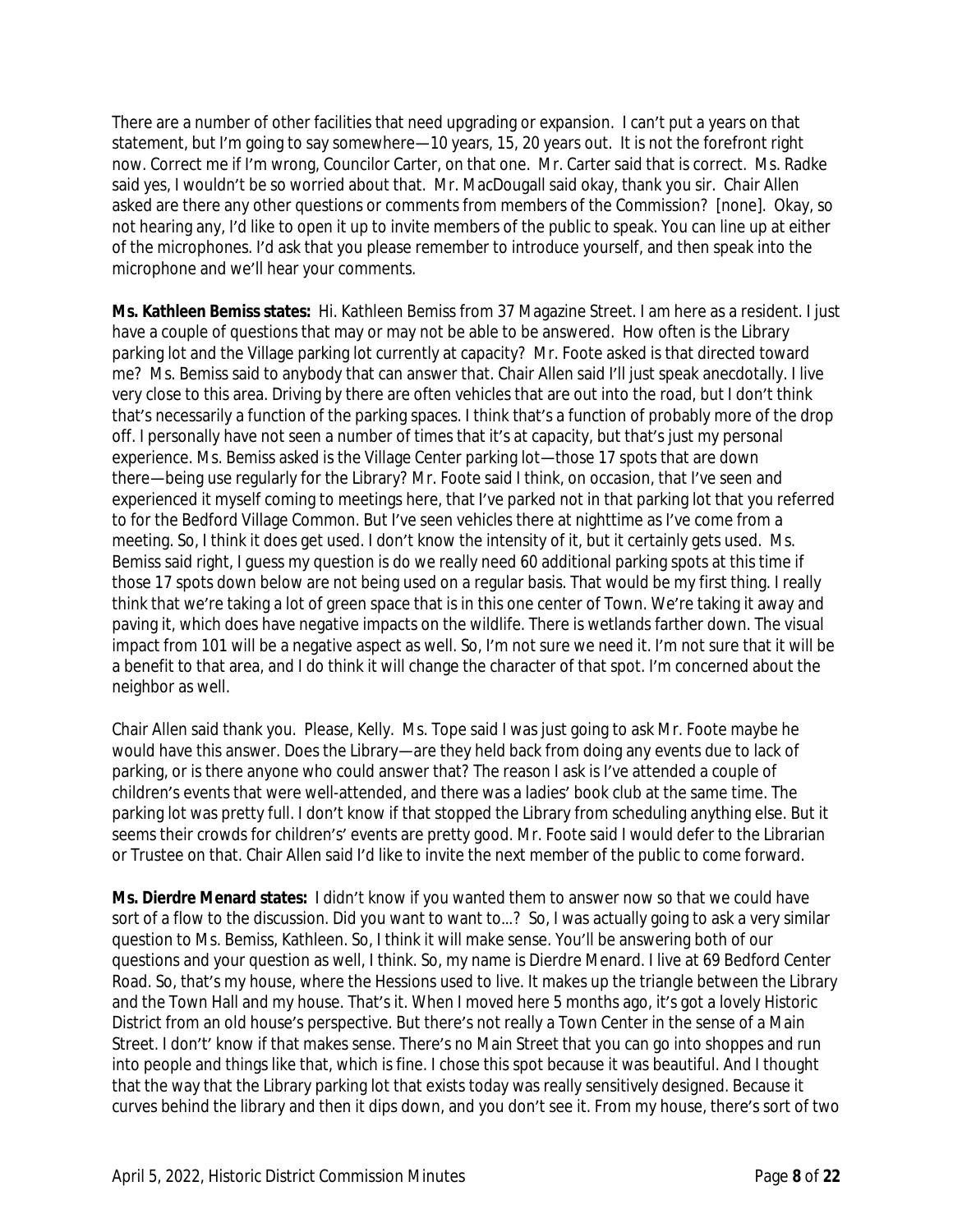components to my comments. One is how it is for me, personally, as the homeowner that looks straight at the Library. And then the other is just from a historic downtown perspective. So, for me personally, I look at a parking lot now. But it's a parking lot that has about—what does it have, 9 spaces in it? I don't know. So that's, you know, it's okay. It's also almost never full. So, my main question is, and I haven't heard it addressed yet, what the rationale for this is? I really don't understand. Because I look at it every single day, and it's never full. The fact that when you curve down and you have so many parking spaces already, and the pavilion, it just seems like adequate parking to me based on five months of living here and looking at the parking lot right out my front door every single day. So, the idea that sort of the main historic area will not have a pretty massive parking lot, and not even necessarily have trees to screen it off the way that it does right now, really concerns me from a personal and a historic district perspective. Because there's no guarantee that anything—so Mr. Foote was saying that they're just scrubby old, what, spruces, I think. And they don't provide much screening. But they don't need to because it's a field behind it. There's no problem with looking at a field. But if it's a giant parking lot, I'm just—I'd really like to know what the rationale is for this, because I look at it every single day, all day. And it's just never—even the top parking lot—is never filled. Thank you.

Chair Allen said thank you. Mr. Foote said I don't agree or disagree, but I think in all of this discussion we're having, we should be really mindful of where we are and have been in the last two years. So, before March of 2020, I can tell you that there was a lot more activity happening in the Old Town Hall. There was a lot more activity in this building. And I think the Library would agree that there was far more activity there. And with any luck, that's going to be returning soon, if it hasn't started already. We might be in this lull at this point, that we've been in for the last 25 months, but I think we're all seeing the need to go out and interact with other humans at this point. Chair Allen said it sounds like that's a question of demand—that the demand is going to increase over time. Mr. Foote said I think there was demand before, and I think, as I said, we're in a lull at this point and have been for the last couple of years on the activities in this area. Chair Allen said thank you, Mr. Foote.

**Ms. Elaine Tefft states:** Well, you can refer to me as 7 Meetinghouse Road. Apparently, I'm not a person. First of all, I'd like to take issue with the fact that … Chair Allen requests ma'am, can you please state your name for the record? Ms. Tefft said oh, sure. It's still Elaine Tefft. I still live at 7 Meetinghouse Road, and I have several questions for Mr. Foote, because this is the first time, I've actually gotten hard information on what the plans are. First of all, the Town Hall is constantly busy. I don't think a day goes by where I don't see lights on in the Town Hall in the evening or night when it's being used, or cars parked there and people coming in and out. The pandemic may have slowed them down for a while, but it hasn't slowed them down lately. The thing that I'm most upset about quite honestly is an outright misstatement of fact, which I used to call something else. Mr. Foote, I believe stated that there is no water directed from the Library property onto my property. That is simply not true. At some point several years ago, without my knowledge and consent, there was a slope that the Town put in from the parking lot at the Library, going onto my property where there's this big square thing with holes in it where the water runoff goes in. So, all of the water runoff from the present parking lot is, in fact, going on my property. And I'm a little sensitive about that, because God knows what's in that water. I can tell you what's in the water that came from the Fire Department onto my property, because those are the forever drugs that have massively poisoned people. That's not an issue here tonight, but runoff from the Library parking lot is. Where is—could you please point out with me where the geothermal installation is on that map, please? Mr. Foote said let me zoom in for you, Mrs. Tefft, and I'll show you. But while I'm doing that, maybe I misspoke, but I don't think so. I said no drainage was being directed… Ms. Tefft said you said there was no water … Mr. Foote said no, no—please let me finish. I said there was no drainage being directed toward that property as part of this project. I believe I said that, and if I didn't, I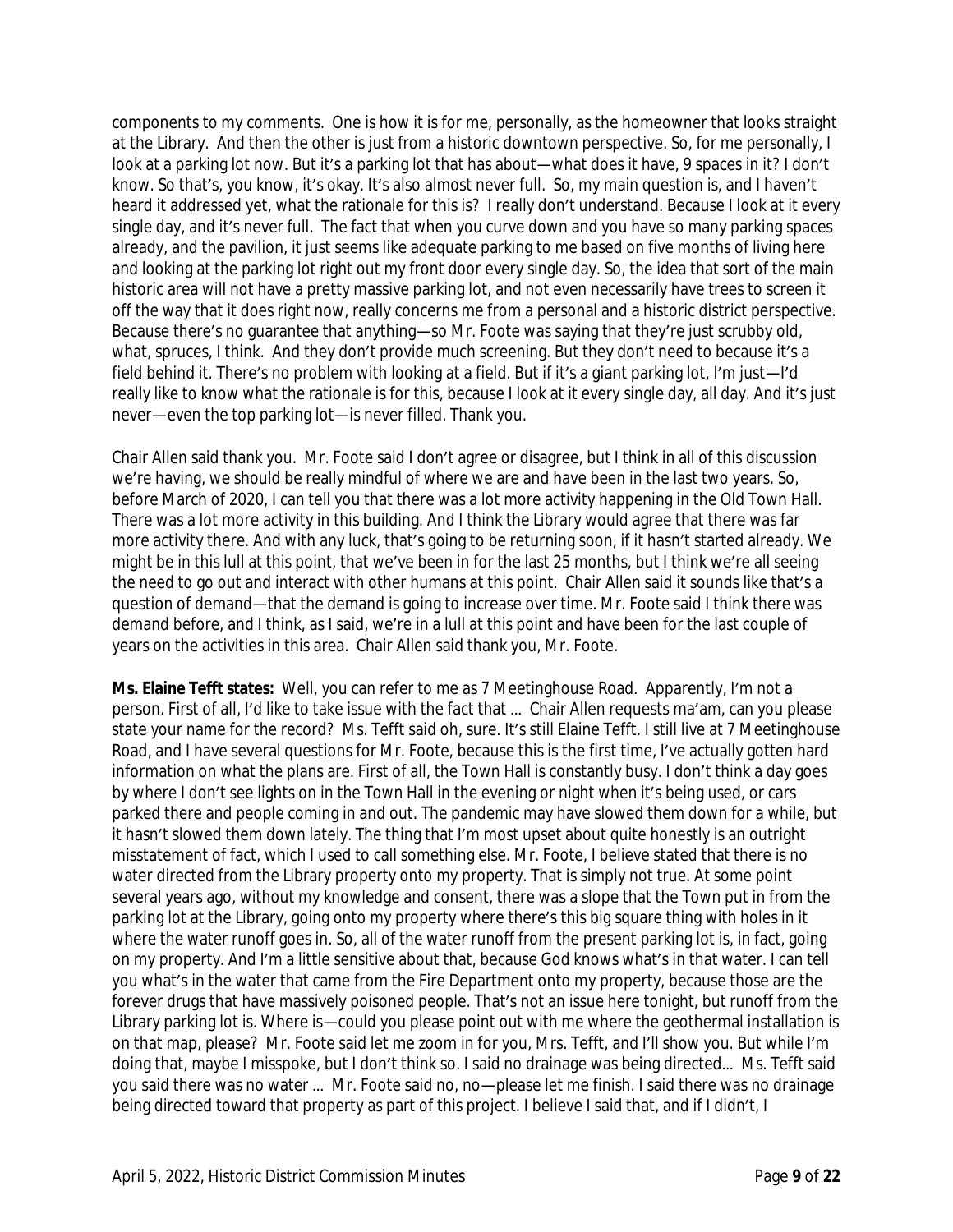apologize. Ms. Tefft said you didn't. You didn't. You said … Mr. Foote said the record will show that, Mrs. Tefft. Ms. Tefft said oh, I think it will. Let me—if you're having trouble finding it, is the geothermal installation underneath what is going to be the new parking lot? Mr. Foote said correct. I think the mouse died here. Ms. Tefft said oh, because I think it is. Mr. Foote said it is, and if you look carefully, you'll see some dots underneath the parking—under the proposed parking, correct. Ms. Tefft asked how carefully do I have to look? Mr. Foote said well that's why I was trying to zoom in for you, but the mouse—oh! Okay. Let me try this again. So, you see all of these dots up through? Those are all the geothermal wells on the lot. Ms. Tefft said so, life being what it is, if something goes wrong with that geothermal installation, and if you get permission to put the parking lot on top of it, you're going to have to rip up that parking lot to fix the geothermal. That's going to be very expensive. And while spending town money is not the purview of this Committee, I think they need to know that not only is it going to be ugly, but it's also going to be dangerous and expensive in the future. Why are you insisting on putting in granite curbing? That is not historic at all. It's modern, and it's ugly. And why would you take out a stone wall and replace it with granite curbing? It's just more convenient. It's the plastic siding of the curbing industry—neat and clean and easy to maintain. Why would you do that? That's for you, Mr. Foote. Mr. Foote answered as far as the geothermal wells, there's not mechanical pumps or anything in those. It's all a closed system, so there's no mechanical devices under the parking lots. The casing has a pipe that comes out of it with a pipe that circulates and has two pumps inside the library, I believe. So, there's no mechanical, electrical, any sort of item that commonly fails. And I think, and I'm not exactly sure, but I think the life expectancy of that geothermal system is, I think it's, you know, in the 25- to 40-year range, I believe. I'm not an expert on that. Ms. Tefft said you did know we get earthquakes in New Hampshire, and if some of that piping gets damaged because of a weather incident or because of an earthquake, or God knows what, any other incident, because a lot of things can happen. It's not a safe place to put it. I have another question. The 2 parking spaces you're eliminating are those the 2 near the Library, one of which is a handicapped slot? Mr. Foote said the 2 spots that are being eliminated… Ms. Tefft said I wrote down—Lori asked you a question after you said that there were going to be 2 parking spaces eliminated near the Library—that are presently near the Library. Are those where one of them is a handicapped slot? They're right next to the bench in memory of a prior librarian. Is that the 2 that you're eliminating? Mr. Foote said well—I'm not sure how many are in the top of the parking lot, but we're proposing 5. One adjacent to the entrance of the Library, and 4 more across along your property line. Currently, I believe there are 5 spaces. Ms. Tefft said okay, Can you tell me where the 2 are that you're eliminating? So, he misspoke. It's just one that's being eliminated. One plus the area for the … Mr. Foote said there's only one lot there, Mrs. Tefft. **Ms. Miriam Johnson said** there's currently a handicapped spot here that we added because this was… Chair Allen said I'm sorry, may I ask you to introduce yourself? Ms. Johnson said I'm sorry. My name is Miriam Johnson. I'm the Town Librarian. I just can answer this question. Mr. Foote said yes, thank you. Ms. Tefft said thank you Miriam. Ms. Johnson said so, Elaine, this is the current spot right next to the bench. Ms., Tefft said yah, I know. I just wanted to know if those are the—what he said 2, because there is a wide area next to the parking spot—you know, in case somebody's got a lift to get out. Ms. Johnson said right, and so that remains unchanged. Ms. Tefft said it does look, to the normal person who doesn't spend a lot of time on handicapped spots, is there are two spots there. And I wondered if those were the 2 that he was referring to eliminating. Ms. Johnson said so there's 1 here because it needs to be van accessible. Ms. Tefft said right, so is that being eliminated? Ms. Johnson said no, that remains. And then there is 1 over here in the corner that was added in the last 10 years. I don't remember when. But that is going to be green space, and now these 6 that are currently regular parking spots that, you know, people point toward your yard, are now made into the handicapped spots because there's no grade. So, it's just flat going across. We have some currently way down here, but the grade is such that I don't think that you could really get to the Library if you parked there currently. Mr. Foote said I don't think it would be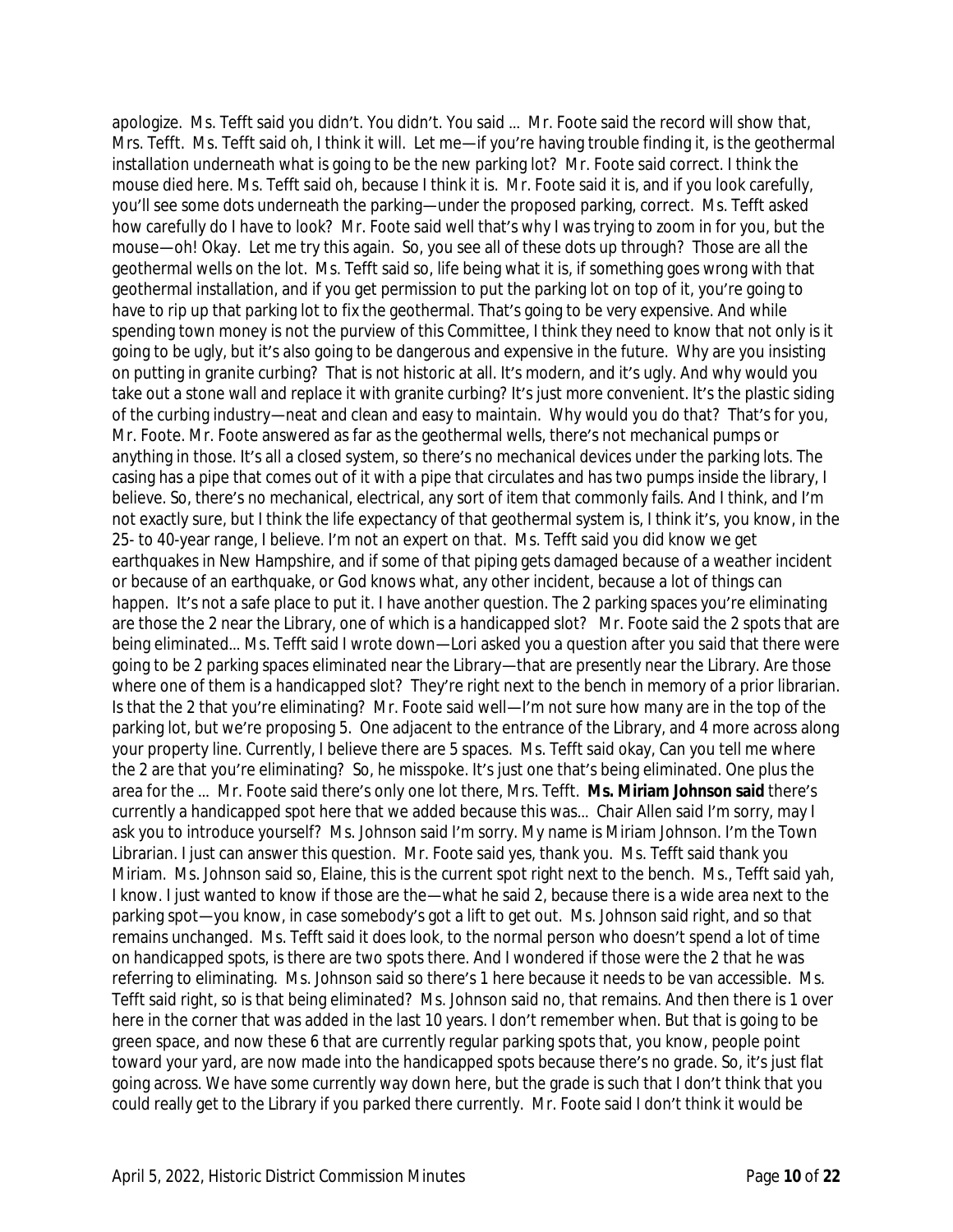classified as an accessible route. Ms. Tefft continued so, um, thank you, Miriam. Are you planning to—as long as there is no water being—and you didn't limit it--no water being directed from the Library property onto my property, does that mean you're going to eliminate that drainage thing that you built at least 25 years ago? Mr. Foote said I wasn't employed with the Town 25 years ago. Ms. Tefft said because that would be nice if you would do that. Mr. Foote said as Miriam, the Librarian, stated that that area will no longer be paved. It will be grassed, an area. So, I don't believe we will be directing any more water than goes toward that location today. Ms. Tefft said good! Then would you mind removing your junk from my property and restoring it to what it was before you put that in? That would be nice. Chair Allen said I don't think comments on prior actions would fall within the purview of the Historic District Commission or what we're here to speak about this evening, so I'd ask that you please keep it to items within the Historic District. Ms. Tefft said oh, okay. In that case, apparently—I'm obviously opposed to that, because frankly we don't need an extra 70 parking spaces. I go to that Library several times a week. It's never crowded. There's always parking—even when we had a big event on Saturday, when the Women's Club had their Whale of a Sale, the Town Hall was mobbed—there was still parking. People weren't looking for parking. And 70-it's a huge, huge parking lot. It's, it's more than doubled what there is now. Seventy is a big parking lot, and I would like to read a statement I prepared. I didn't plan on asking questions, quite frankly, because I didn't realize that there was going to be so much difficult information on like granite curbing and moving/getting rid of a stone wall or the directions of water and all of that. And I understand completely what your purview is. Your purview has to do with preserving the Historic District. As you know, because it's been repeated, I live at 7 Meetinghouse Road, and it abuts the property. It abuts the proposal. When I moved in, it was known as the Wiggins' house, and had been the Barnard's house previously. I've been there a long time. The first owner of my property, and as historians you'll be interested to hear this, and the surrounding acreage was John Houston who owned it in 1757. Bedford used to be a farming community and then a Summer retreat for cooler weather by the city folks. The 1850 map of the Town shows the buildings that were there at that time. Many of them are no longer standing, but there's plenty of tar. This town went from people making due to get by to people making dough by development. We need to make preservation and protection of our heritage and history a priority. And I haven't heard that at all tonight. There is nothing historically appropriate in converting the last public green area in the Historic District into a large parking lot, which is unneeded. There is nothing historically appropriate in attracting more traffic into Bedford Center when it already suffers from near gridlock at least twice a day. This green area is now used by children, who play like we used to at recess, by people having a picnic, by the occasional class learning about the environment, by organizations using the summer tent for events. I've seen all of those and more. I've walked through the present parking lot frequently, and there were plenty of open spaces. Last, and I told you about even the Women's Club couldn't fill all the spaces last Saturday. What bothers me is that there's nothing like a big pile of loose dollars to get people excited about somehow spending it. But, please, don't pave paradise and put in a parking lot. Not original, but sincerely quoted. Man may propose, but God disposes and decides. And I hope that you make the right decision and save that one green spot for the children. Thank you. And I'll be happy to answer any question if you have any, but I doubt that you do.

Chair Allen said thank you for your statement. Mr. Foote? Mr. Foote said just to clarify, I don't recall the proposal to remove a stone wall there's an existing wall, I think, as I mentioned, between the parking lots and as part of this I think we were going to simply point it up. If you travel into the lot, on the lower left, there's a stone wall, rock wall, that, you know extends from the upper part of the Library down close to the Kendall Shop. So that wall will remain, and not only that, we plan to enhance it and repoint it, as we do on so many road projects in Town. Secondly, I said this is a vacant lot, but at some point, this lot was utilized for other purposes and if you look here on this lot high point—I believe it's the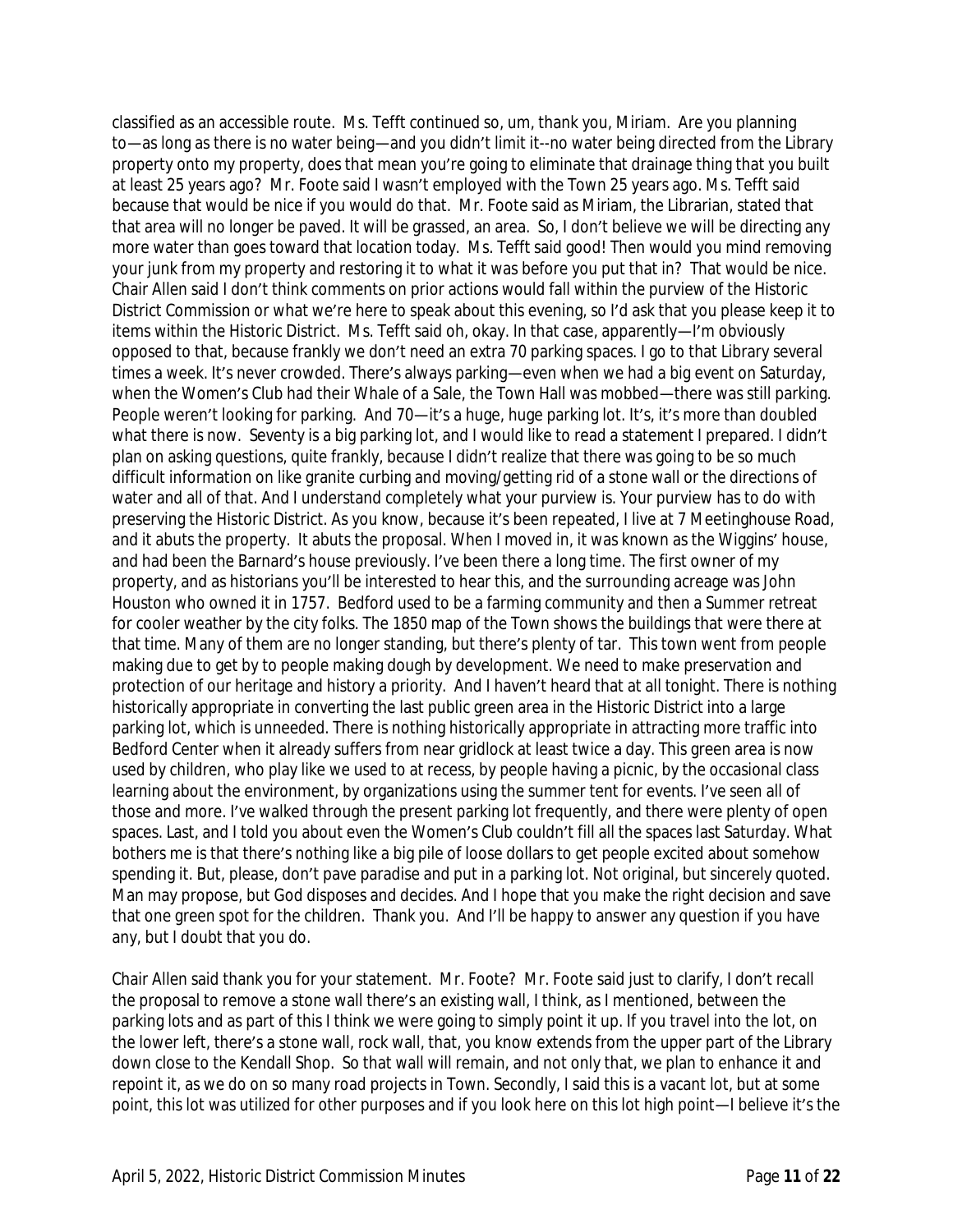high point—this is all paved right down to 101. So, this isn't a pristine area. This parcel had been utilized for other activities in the past. Not that there was a parking lot, but this area was used previously. Ms. Radke said there was a house there. Mr. Foote said yes. Ms. Radke said that was the Johnson house, if I remember right. That was torn down, yes. There was a house there. That's why the parking lot's there or that driveways there. Ms. Tope said can I ask a question to the Librarian? Chair Allen said sure. Ms. Tope asked what is the capacity of the Library? Ms. Johnson said well, I actually don't know the answer to that question. I would have to add it up, and I don't have the numbers. But, if I could address that sort-of in a way of addressing the other questions tonight about the need, I would agree right now that it is rare to fill the entire parking lot. I would disagree that the top lot is never full, because I do see that it is full. And the fact that we're still in a Pandemic, I don't expect that people are coming to the Library and staying at the Library. Our meeting room use is probably at about 50 percent of what it was in March of 2020. It's crept back up each month, but it is not where it was. Will it go back to normal? I can't answer that question, but I do know that when we have children's events, for example, I will not schedule another meeting. Because I know that there are parking spots way down here in the Bedford Village Common, and as much as I ask people who come to meetings to please leave parking spots up here for mothers with babies and probably 25- to 50 picture books, people don't. So, you know, I know that there are 17 spots down here and the staff parks down there when we're having an event, to leave space now for events. But, I mean, I think most people don't park at the farthest distance to walk uphill carrying stuff to the Library. We don't schedule meetings, like I said, when we have events because then there isn't parking for our events because of the meetings. We have never scheduled big meetings during the day in the 15 years that I've been there, because we can't accommodate it as our first mission of being a public library and having people come and go. So, has it impacted operations? Yes, it has. We've been talking about having a parking lot here since 2001, at least. When the Library was built, or when the plans were developed and ground was broken, we did not own the Johnson property. That's why it has this curve the way it does, because that lot wasn't part of Town ownership. It still belonged to the Johnsons. So, it was acquired after that with the intent of expanding the parking lot. I can go back to years and years and years of that statement over and over. We've gone to the Town Council. We've had Trustee meetings. We, when they were planning the Bedford Village Common, we talked about it. So, it's not a new concept that the intent of purchasing that parcel from the Johnsons was for parking. I mean, I have an old photograph, if you want to see it, of the parking lot of the old Library. And, you know, that was not pretty. So, if you want to see what it was in the past, you can see that even—I would—this is my opinion, but I would say that even with this additional lot, the view will be nicer than it was in, I don't know what year it was, '85? 1985. And I did want to point out, too, if I may, that while we won't have the tent over here, we are taking over this area here. We're pushing it back toward the Craft Workers to allow—it's actually a 20 by 40 tent, Jeff. It's 20 by 40, with area around for our raised beds and benches. Mr. Foote said thanks for clarifying that for me. I appreciate it. Ms. Johnson said 20 by 10 is small. Chair Allen said thank you for those points of clarification, and for offering that additional detail. With that, I'd like to invite the next member of the public to come forward and introduce himself.

**Kelly Martin states:** My name is Kelly Martin. I live at 73 Bedford Center Road, the old Manse. It's going to be tough to follow up your comments, but I'm going to try. A couple concerns from my perspective. Number 1 obviously is the use of the Library and whether, or the overuse, and whether that this overflow parking lot is really needed. What's the basis of spending that money and putting in these additional parking spaces? And I get it—future use, etc, etc. But my concern is as a resident right here—my biggest concern is traffic. Have we done traffic studies as far as what that's going to look like at 5 o'clock with people, those additional cars, leaving the parking lot going left and right and cars coming up Meetinghouse Road? As it is right now, 2 times a day it is backed up, and often times backed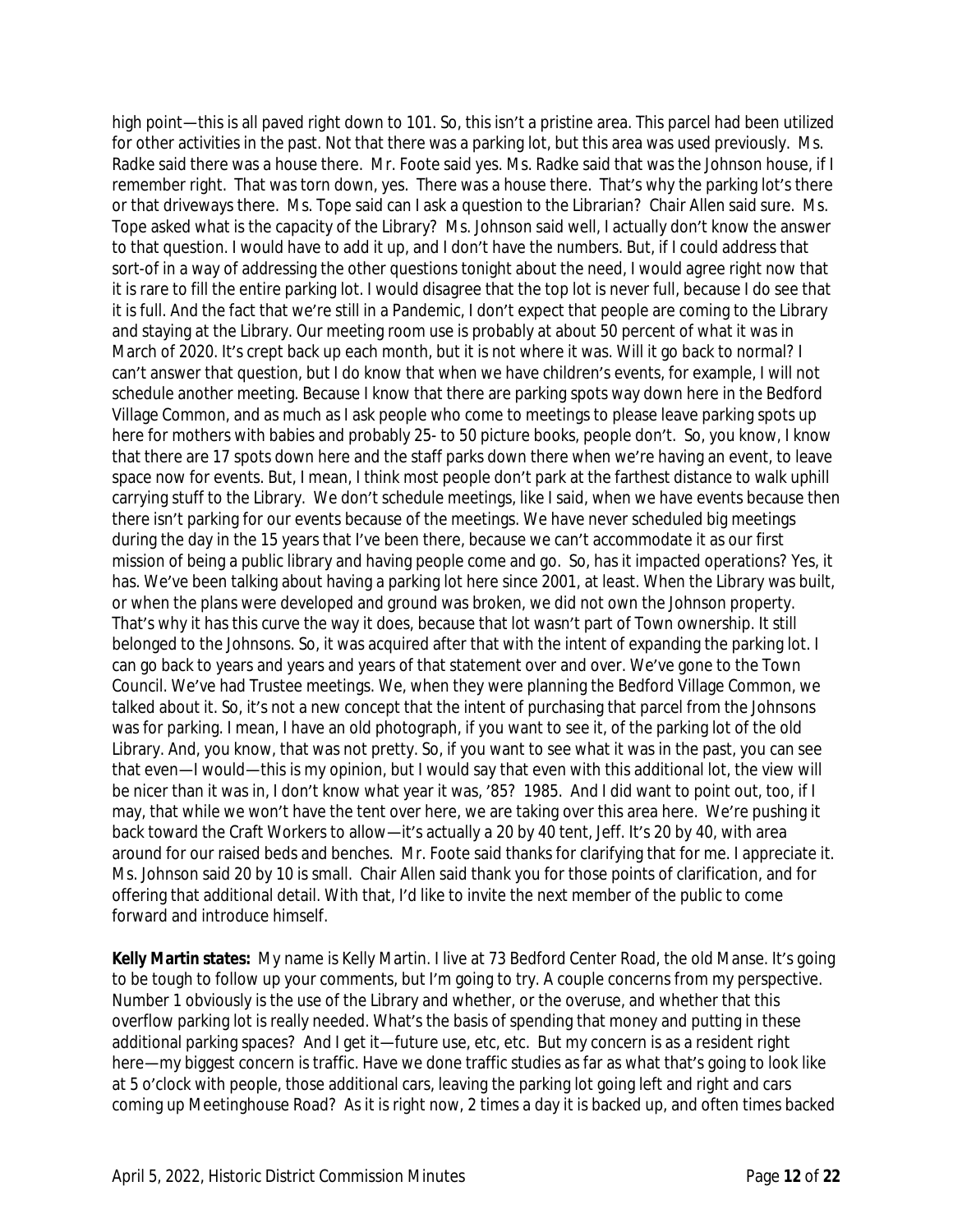up past church. So, that's a real problem for the Bedford Historic District. And, to your point, Dierdre, there's no shopping—that's not part of it. But it is, it is a, I think, an integral part of the Town, and, I think to add additional traffic pattern for something we're not quite sure about or the use is without a real plan of how we're going to tackle that is a question we should kind of take a look at. I'm throwing this out because I'm not sure there's anybody in the room that can answer the question. What are th—what's the parking lot count down at the Old Harvest Plaza out of curiosity? Does anybody know that? Alright. So, I was just curious. So, we've owned the house for a little over 10 years. At this point I would say that seldom is the parking lot full, although, to your point, the top parking lot is, area is, always pretty pretty full. So, as far as that goes. And then my last thing as far as my only concern as far as construction, I heard that, you know, would be constructed to a point, depending on funds, whether it's granite curbing or rolled curbing or something like that. My view is a little different as far as granite curbing. You did Meetinghouse Road with granite curbing. The Historic District is all granite curbing. I would want a few guarantees as far as what that final product is going to look like as far as the finished product. Chair Allen said thank you. So, I don't know the answer or who to direct this to, but I will pause in case anyone does know the answer on the traffic impact study, because I think it's a very valid point. Has that been done already? Mr. Foote said we didn't perform one. We're not changing the use of any of the buildings in the area, so there's no change of use anywhere. It's all existing conditions and existing concerns. Chair Allen said thanks. I do want to just take an opportunity before we continue to move on here to remind everyone of what our position is as the Historic District Commission. So, we're not in a position to approve or deny this project. We are offering feedback and commentary to the Town, particularly to the Department of Public Works as they move this project the various steps in the process in approvals. We are not the approvers and deniers, so your comments here are being entered into the record, and I think are valid comments for sure, and the questions that you're bringing forward as members of the Historic District, or as residents there—all very valid points. I just want to make sure that we're on the same page. This will not result in a motion tonight to approve or deny this project. Thank you. I'll open up to the next member of the public, please.

**David Clark stated**: Thank you, Chairman. David Clark, 62 Bedford Center Road. I've lived in town for 40 years now, and I have a loop that I walk every day. Pam sees me. I mean, I go-I finish going past the gazebo, and I come up through the parking lot at various hours. I mean it's not just in the morning, it's in the afternoon, it's weekends. Number 1, I've never ever seen the parking lot at the Library full—the one that we have right now. I was finishing my walk during the Bedford Women—what was that—yah the Whale of a Sale, which was really heavily attended. That is, you know, it's Library parking, but it's municipal parking. It's Bedford parking so, as far as events that happen at the Old Town Hall, or here, or at the Library, that's municipal parking. So, whether it's Library parking or some other event, doesn't really matter. It's free parking. It's open to people who want to park. I'm really concerned about this, and I think you stated a very good point and that is you're here to just sort-of give your input, and I'm just hearing about this project. And, you know, Jeff, you guys when you build a road or if you do an improvement, municipal improvement, you guys really do a good job. I mean, stone walls, curbing, I mean, you do a good job on this stuff. But I'm just wondering, just because the money is available to build something, do we have to build something that is so enormous? Is there maybe some compromise that could happen here? You've got the traffic going in down at the bottom. You've got 2 rows of cars there. You come around that corner, how about just having that one line of parking on the other side of what is now the stone wall and the trees? I mean that's like another 24 spaces. I mean, on Saturday, I counted 12 empty spaces, and that was a really heavily used day. I don't know why, you know, I look at Frederick Olmsted who did Central Park, and, you know, he was a visionary, and New York was a visionary. That was a green space that they, in 1855 or 56, they set aside, and they kept it as green space, and, you know, Pam, you and I and Susan have been talking about maintaining and keeping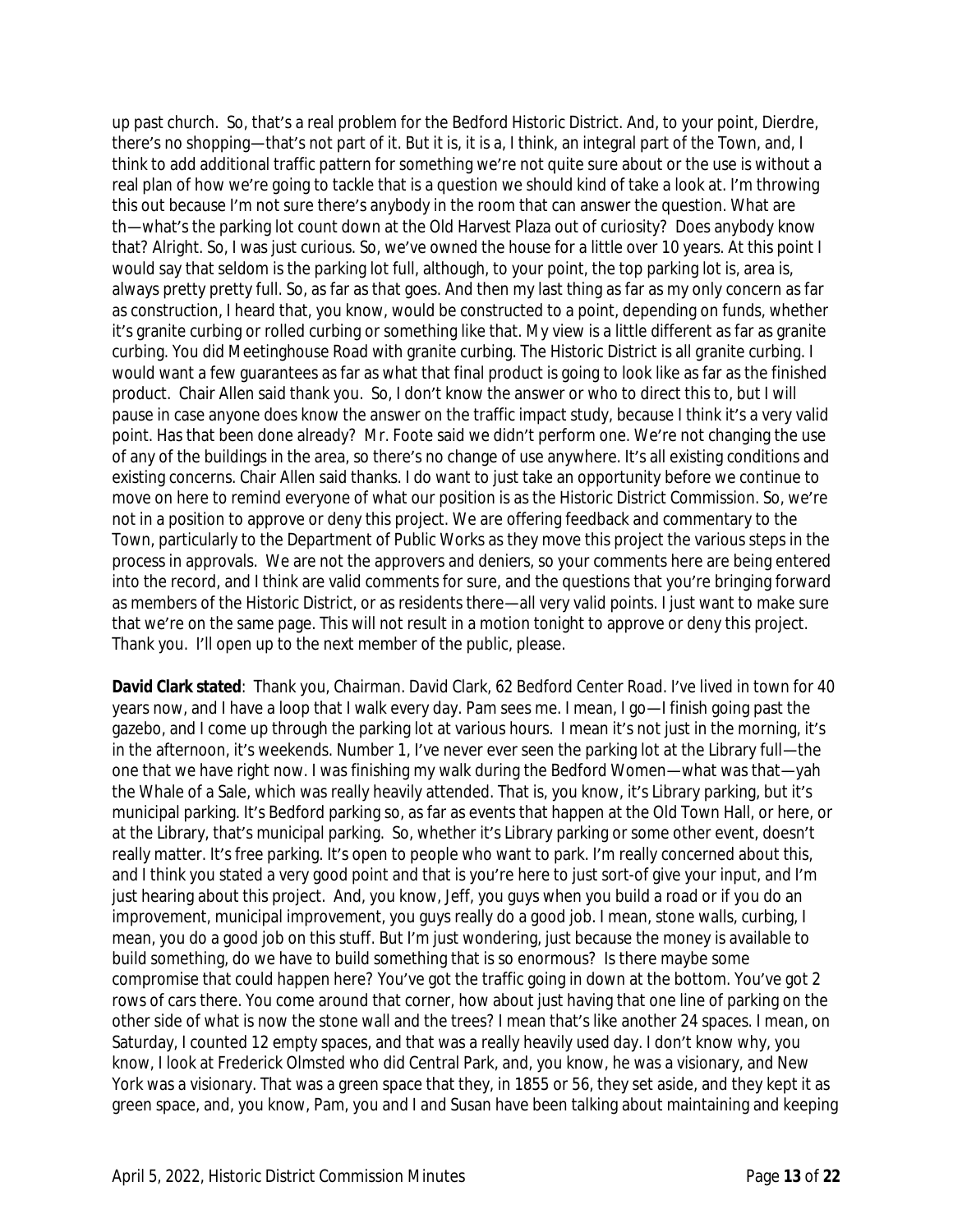green space in Bedford. Once you pave it, it's gone. And I think that is just atrocious—the amount of pavement you want to put in there. We talk about climate change. We talk about, you know, the superheated pavement. It will change the environment in Bedford, for sure. I mean, in Manchester on 100-degree day, and I come to Bedford, I drive down Bedford Center Road, and it's 94. So, that is—there is a big differentiator in that. I also am concerned as a taxpayer—you're doubling the size of a parking lot. You've got snowplowing. You've got maintenance. You've got striping. You've got sealing. You've got shoveling of sidewalks. You've got a whole new cost burden to the taxpayer. That's a concern to me. I'm retired, and guess what? I don't want to have to pay more taxes for something that I really don't think we need. The spruce trees on that existing parking lot, those all died because they got strangled out by poison ivy and other vines, and you know what, they just weren't maintained. What's to say that, you know, good stock is put in on Elaine's side on 7 Meetinghouse side, that that same thing doesn't happen? You know, they were ignored. They could have lived, but, you know, nobody trimmed the vines. One thing you've got to be careful on, and I think this is something that the Historic District can have some influence on, is the lighting. Over by the old Fire Department, which is where we're standing, I live right to the right. And I, and Jeff I've talked to you, and I talked to Peter Barbuto, and I talked to some other people in the Town, they put these big, huge fireballs in the sky up on poles and they were new LED lights. And, I mean, it was like a semi-tractor trailer with its high beams on shining in my house. And, I mean, it lit my entire house up. So, I think that you've got to be able to, before you go—if you do go ahead with this—and it sounds like it's a fait accompli, you've got to control these lights so as not to create a nuisance. These lights that shine—there's one on the old Town Hall, there's one right by the door out here, and, finally, thank you very much, the Town did get them pointed down. But it was 2 and a half years for me to get that going. And that's light pollution. And I think, also, I don't know if you have to have those lights on all night long. I don't' know what the, you know, I mean the Library has lights on all night long inside and outside. I don't know what goes on there, but, you know, you might want to have them on a, you know, photo sensitive or timer so that they don't pollute the nighttime. But, yah, I mean, is there any possibility, Jeff Foote, of taking this plan down a bit? Or have you as a DPW Engineer decided this is what you're going to do? You've got the money; you're going to spend it? Mr. Foote said no, I don't think this was my decision at all. I think I was following direction to increase the area and the need for parking at this Library as Miriam said, and she made some great points. I wasn't totally involved with many things decades ago, but, you know, we can do anything. But we want to, if we want to maximize our dollars, and our parking, then, I think this is a legitimate plan. Mr. Clark said well, it's a, it's a legitimate plan, but for the year 2085 or something. I really think it's overkill. I'm really aware, I'm acutely aware of what goes on. I mean I live right next door here, and I'm outside all the time. So, I really would like the Town to consider taking that additional parking and cutting it in half. I think another 24, 25 spaces is more than enough. I mean there were 12 empty spots on Saturday, and that was a big event. So, I don't think you need another—I don't even know how many, it's like another 70 spots. I don't think you need that many. So, that's it. I just hope that, you know, some kind of common sense can prevail here because I really think that it's ugly to have that much parking. Thank you.

Chair Allen said thank you for your comments. Yes, Lori. Ms. Radke asked can I just comment on something? Chair Allen said can we just see if there are any other comments from the public? With that, are there any other statements from members of the public that are here today?

**Ms. Dierdre Menard states:** I just—I would love to hear what the rationale is. You know, I just, I don't, I hear it anecdotally, and I hear that there's been this request—I'm not even sure who it came from. I don't know if it came from the Library. I'm presuming it did. But I haven't even heard that. I just don't know where this came from, and again, I haven't been around that long—about 5 months. So, I'm sure there's a lot that I've missed, but folks who've been here a lot longer than I have seem to be hearing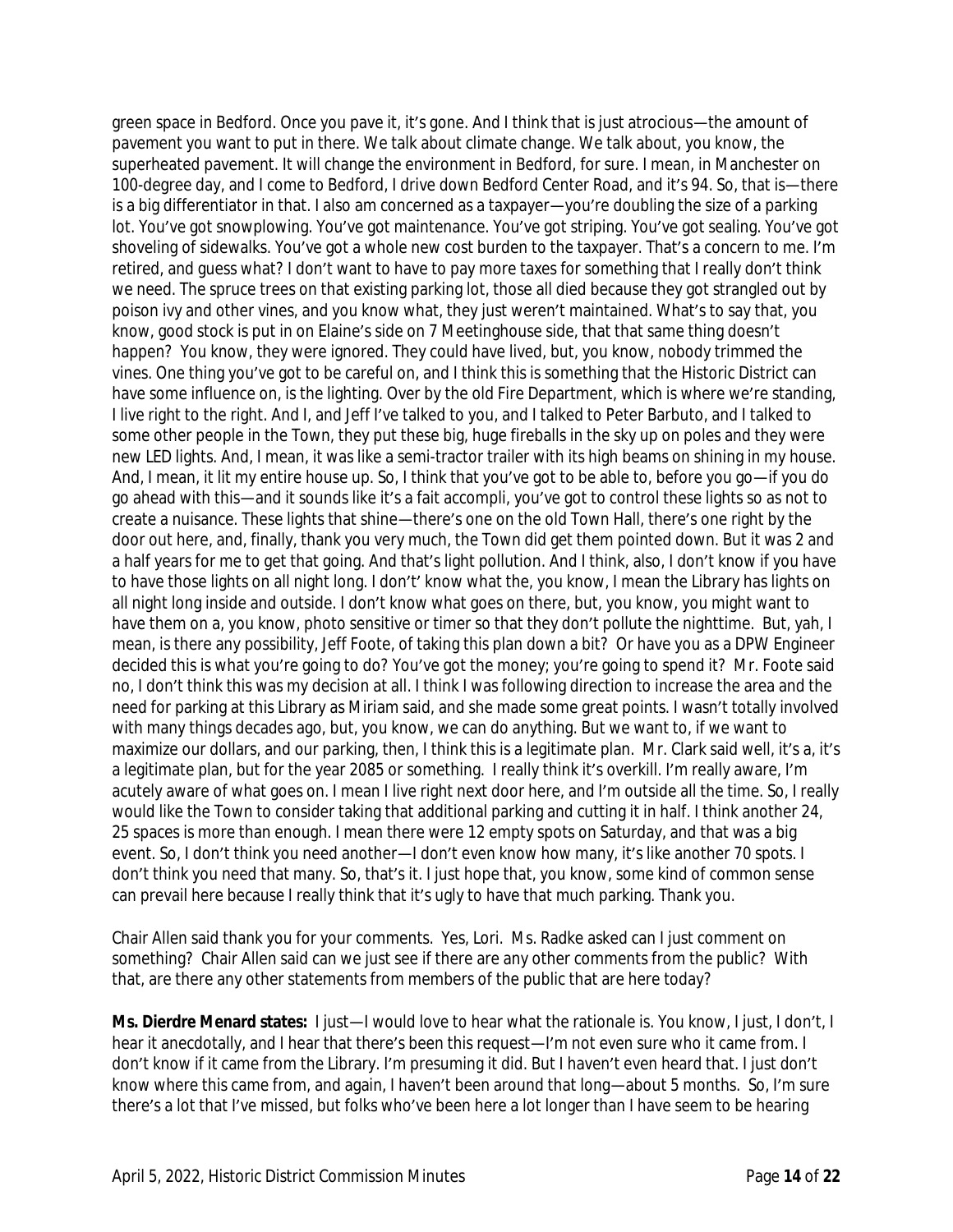about it for the first time too. So, I just, I really don't understand where it came from or how it seems, as David said, to be a fait accompli already. And here we are just discussing how to do it sensitively when I think it's going to sit empty. Because we all look at it. We're all abutting it. We're all right there every day, and the bottom lot is never full. And the top lot is often not full. So, I just don't know how we justify it. I don't' know why there weren't studies done that we could hear about to justify this. And I'm really concerned that it's going to be an eyesore that sits empty. Thank you. Chair Allen said thank you. Ms. Radke asked may I comment on that? Chair Allen said yes, please, Lori. Ms. Radke said I've lived here for 20 years, and one thing that we forgot to mention here, the Old Town Hall, and I'm looking at this on Google Earth right now and there's no parking lot for Old Town Hall. The parking lot behind Old Town Hall is for BCTV, and I counted about 30 spots at BCTV. I counted the number of people in here, and there's 15 so half of those spots are already being used. If there was an event going on at the Old Town Hall, an event at the Library, all of that parking would have to then flow into the Library parking lot. That is our history. That is what we're facing all these years. There was, if all 3 of those facilities were holding an event, then there would have been no parking, which perpetuated the conversation of putting in more parking, to answer your question. That's why this keeps coming up year after year after year. Because those 3 buildings—there wasn't enough when all 3 buildings were being used. During the day, the Town Hall is hardly used for parking, if there's anything, there's children's events. And BCTV, there's no meetings on during the day. It's mostly the evening time that the parking is used. And when all 3 of those are going on, there's very little parking. To Mr. Clark's comments, can it be scaled down a little bit? And I'm looking at this Google Earth—it could be. I would like them to go back to the drawing board and maybe scale it down a bit to save some of the green space. Because some of those comments, you know, I'm looking at this and it is a little disheartening to lose all that space. Do we need parking? Absolutely, and I've been hearing this for 20 years. But do we want to save our green space in the center? Yes, we should. So, maybe there is a compromise. And I know you worked really hard on that, Mr. Foote, on that drawing, or your staff did, but I don't know. Maybe we could come up with a middle compromise on it that would accommodate the Library for their parking, all of these buildings, and still keep our green space. Just a thought. Mr. Foote asked what would you like it reduced to? Ms. Radke said I don't know. I'm not an engineer. But, just looking at it, just maybe not as large. Or maybe it can't be done. I don't know. But maybe something could be looked at. But there is a need. You're absolutely right. There is a need for parking. I'm not going to go back on that one. Chair Allen said I think one of the challenges when we talk about compromise is that how many spots are we using right now. I don't think we know that number for sure. How many do we need? I don't know that we know that number right now. So, we've had anecdotal evidence discussed here tonight. So, to then put a data point against that, without any supporting data, is a very difficult thing to do. So, I think Lori's point is fair to say can we go back and take a look at this, but to point to any specific number or spots or what the right answer is from this Commission based on the information that we've talked about, I think, is a very difficult spot for us to be in. Frankly, it seems unfair. Ms. Tope said Mr. Chair, my question is a little bit to that point. You had mentioned that the Commission here isn't going to do a yes or no vote on this, and we had Mr. Clark mention, I believe, that it seems like a fait accompli that this is going to happen. What is the path forward for this project? Who are the final approvers, and has that been done? Or what stage are we in? Because it seems like the public had some interest maybe in commenting further in front of the Board. Chair Allen said I think the question … Mr. Foote added so as I mentioned at the beginning of this exercise, that Public Works is going to be working in conjunction with the Trustees at our April 8th meeting. As I said at the beginning tonight, this is a preliminary plan that we're advancing. So, we're advancing it if the Trustees— [asking Ms. Johnson] are they the final determination? Ms. Johnson replied you're the boss, Jeff. [laughter]. I don't know the answer to that. I don't know. But I think we work together to come to a resolution trying to reflect the needs and the concerns. Mr. Foote said we brought the first concept to the Trustees, was it December? Or January? So, we've been—we brought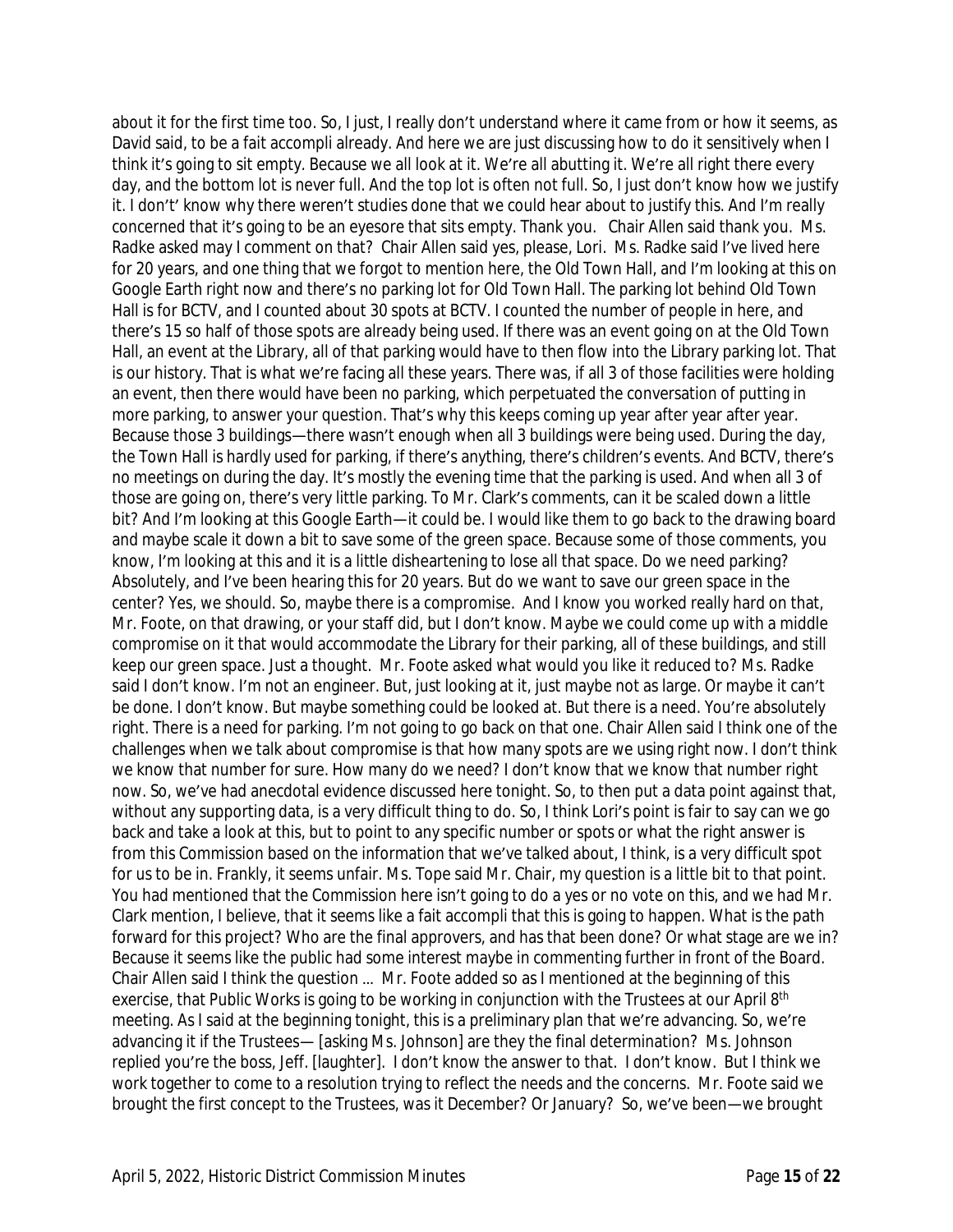it. We hoped to have something back to them by January and then that didn't occur. Then as the Engineering Consultant that we utilized had time, it was advanced, and it has been within the last couple of weeks. Public Works was charged to come up with a plan to expand the parking at the Library, and we've going through this—we met with the Trustees. We're going to meet with them again. We've heard the public, and frankly, there are 3 Town Council members here tonight. So, I think they'll have a conversation as well. We've heard Lori. We've heard from the Chairman. They're both here. So, we'll take everything under advisement from all parties, not just the people here. Not just the elected officials, but the Trustees. We'll do whatever people want. But we were charged to improve the parking at the Library and expand the parking opportunities. I think we've got a plan here, going back to what I started with. From Bedford Center Road, which we talked about solar before and the visuals from Bedford Center Road are wherever you are driving in the Historic District, this project will not have any significant—I don't see a real adverse situation being proposed here. We will cut some spruce trees down that are compromised. We could all take a walk over, if you're available before the Trustees' meeting on Friday morning and look at them. They are compromised—have been compromised. As far as some of the other proposed tree clearing, it's minimal. We try to minimize it as best as we can. I think we've got a long track record of doing such, and we will continue to do that if it's decided this project is going to move forward. Mr. Vaccarello said Mr. Chairman, if I may, I know we have people waiting, but I just want to add a point of clarity because tonight isn't about a yes or no decision, I quess my question, and I don't know if it is to the Council Members or Jillian usually we have this conversation, at some point we see a final plan that gets put in front of us to say do we have any comments, questions, feedback. Does it soften the impact? All those things. Usually, we get a final plan to actually have a motion to say yes or no. Is that coming back to us? Or is this our only shot at looking at this? Because it seems this is just preliminary. We're gathering all the feedback. Everybody gets to go back and take a look. What is the next—not just next step for you—yes, you're going to meet with your Trustees and you're going to have a conversation about what they want. But at the end of the day, the public has their say, and we have a vote. If it's sitting in the Historic District, typically we get one final approve the lighting, things like that. We have those conversations. Is that not set for this project, or? Mr. Foote replied great comment and question. So, I'm calling this preliminary, but the reason it's preliminary is because we haven't advanced the closed drainage and a lot of the grading. We've got a grading plan. It's not 100 percent. So, it can be considered preliminary, but it's really at probably 75 or 80 percent based on the location of some of the amenities that we've included in this. So, we're not that far from this being a final plan. The layout, as it is, is very close to what the final plan will be. So, there's not a material difference between 75 and 100 percent design complete. So, I don't think it was my intention—we can go over and show you a bunch of plans, cross sections, I think, that were included in this. But it's not going to change material between now and final plans which will occur, with any luck, after we meet with the Trustees and if they're ready to move forward with this. We'll have the plans complete within two weeks. Mr. Vaccarello asked so is this something we vote on next month at our session? I quess that's the question. Is there a motion? Do we have another opportunity to see, you know, yes—this is preliminary and final. I guess that's the question on the table. I don't know the answer. Ms. Harris said there will not be a motion. It's being presented under the guidelines of RSA 674:54, which is Governmental Land Uses. This is where a Commission may hold a public hearing and issue non-binding comments. So that's what this exercise is tonight. Certainly, if the Commission wanted to see a final plan, we can bring that back for the Commission to review when it's ready. Mr. Vaccarello said Mr. Chairman, I guess I'll leave that to you. Chair Allen said I guess on a final plan, though, if that was coming back to us, again, that would be to offer comment. We're not going to be issuing any sort-of motion on that, correct? Ms. Harris said no. There would be no motion, but we could take further comment at that time, if the Commission wanted to hold another public hearing on the final plan. Chair Allen said okay. Ms. Radke said just to add to that, I don't believe it goes to the Planning Board either,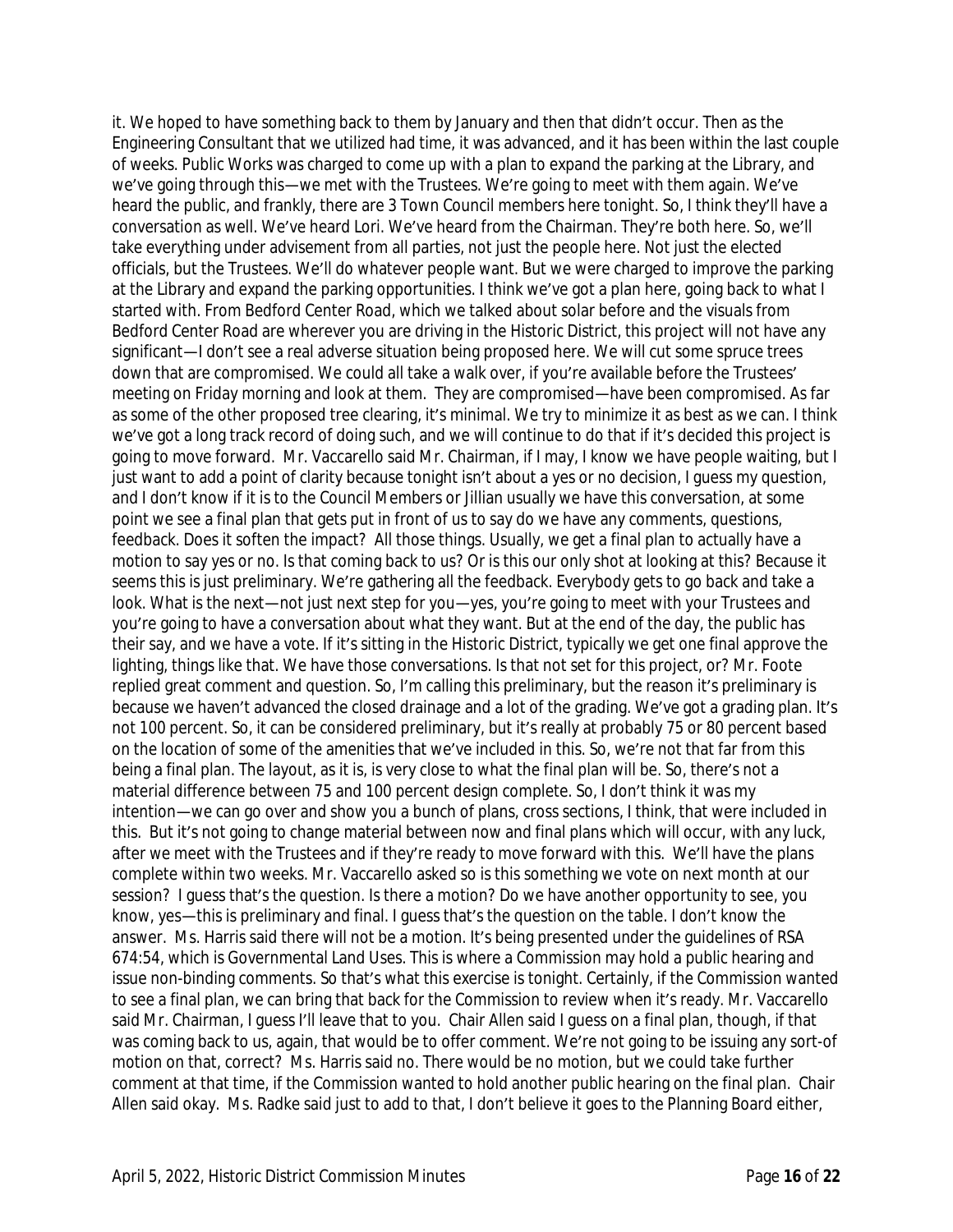correct? Ms. Harris replied no. Ms. Radke added because it's a Governmental Use. Ms. Harris said correct. Ms. Radke said I just want to make that clear as well. You won't see this at the Planning Board. Mr. Vaccarello said that was my other question. Okay, thank you. That makes sense. Mr. MacDougall said so, could you just go back and revisit the finances behind this for a second? Mr. Foote replied sure. The Town or the Library has a Capital Reserve account that has been building for 10, 15 years towards these improvements. And it's one of those things where we get some money in it then it gets repurposed somewhere else, so it never got where it needed to be. Then, it's my understanding that, over the course of the last several months—help me out—that the Town Council and the Librarian and the Trustees have--[asks Ms. Johnson] the Trustees, were they part of it? Ms. Johnson replied no. I mean, they were part of wanting to add to the CIP again because it was on hiatus. We would put it in, and it would be taken out for years. Mr. Foote said there was never enough money to complete the improvements that are here tonight. Mr. MacDougall said through the Library Trustee Fund? Ms. Johnson clarified through the Capital Improvement Plan. Mr. Foote said the Town funds it—the Trustees have the last word on improvements to the Library, correct? [Ms. Johnson nods in agreement]. So, there's always been a shortage of funds to make the improvements. Then, as I stated earlier, as part of the American Rescue Plan, some funds became available sometime around the middle of August last year, and the Town Council—the Town Manager asked me to come up with a rough estimate last Summer in what it would cost to expand the parking lot. I gave him a rough number. So, we took the \$150 plus or minus that we have and then the Town Council, I believe, assigned another \$250 thousand dollars toward this effort to get to the \$400 thousand dollars that I mentioned earlier. Mr. MacDougall questioned and that's the cost of this project? It's about \$400 thousand dollars. Mr. Foote said we think so but, again, you've purchased gas and gone to the grocery store recently. Mr. MacDougall continued is that \$250 thousand dollar—does that come with any strings attached? Does it have to be used for a certain purpose by a certain time? Mr. Foote said so I think, if I recall, the Act requires that the money be purposed by 2026. I think I remember that. Beyond that… Ms. Radke said purposed by 2024 and used by 2026. Mr. MacDougall said, and it can be use for any? Mr. Foote said I think there was a broad brush from the Federal Government on that. Mr. MacDougall said just spend it. Mr. Foote said I'm not sure. Mr. MacDougall said money from Heaven. Ms. Radke said I can probably add a little bit to that. So, a lot of the towns in New Hampshire got money from, it's called, the AARPA. I believe the Town of Bedford got just over \$2 million dollars that was supposed to be used for projects having to do with the COVID, and they put a formula—it's interesting how they put a formula in there—for lost revenue. And the Town of Bedford did the formula and then, when you have funds that were from lost revenue, the restrictions to use the funds were a little less restrictive than if you didn't have lost revenues. So, we were able to expand some of the projects using the money to fund some of those projects that normally wouldn't fall under the original purpose of the money. Did that make sense? Mr. Vaccarello asked so it's stimulated to extend your ability to spend? Ms. Radke said yes. Exactly. Those funds--\$250 thousand, I guess—was toward the construction of the Library parking lot. And then we earmarked some money to buy a fire truck and some other items as well—water lines, and things like that. A variety of places and projects that \$2 million dollars will be used for, and part of it was for the Library parking lot. You are correct. That's where it's from. And it has to be spent by 2026. So, if it's not spent here, it will be spent on something else. Chair Allen said thank you for the additional detail. I'd like to open it back up to members of the public here.

**Ms. Menard states:** It's me again. I just want to make sure I understand where we are. So, the pavilion parking—when did that go in? Mr. Foote asked the what? Ms. Menard said the parking down at the Common. Mr. Foote said oh, I want to say, when did we do that? 2010 or '11? It was gravel and then we recently paved it in—was it last year? Yes, it was last year. Ms. Menard said okay. So, while things were quieter during COVID, you guys gained about--what is it—18 spots down there? Ms. Johnson said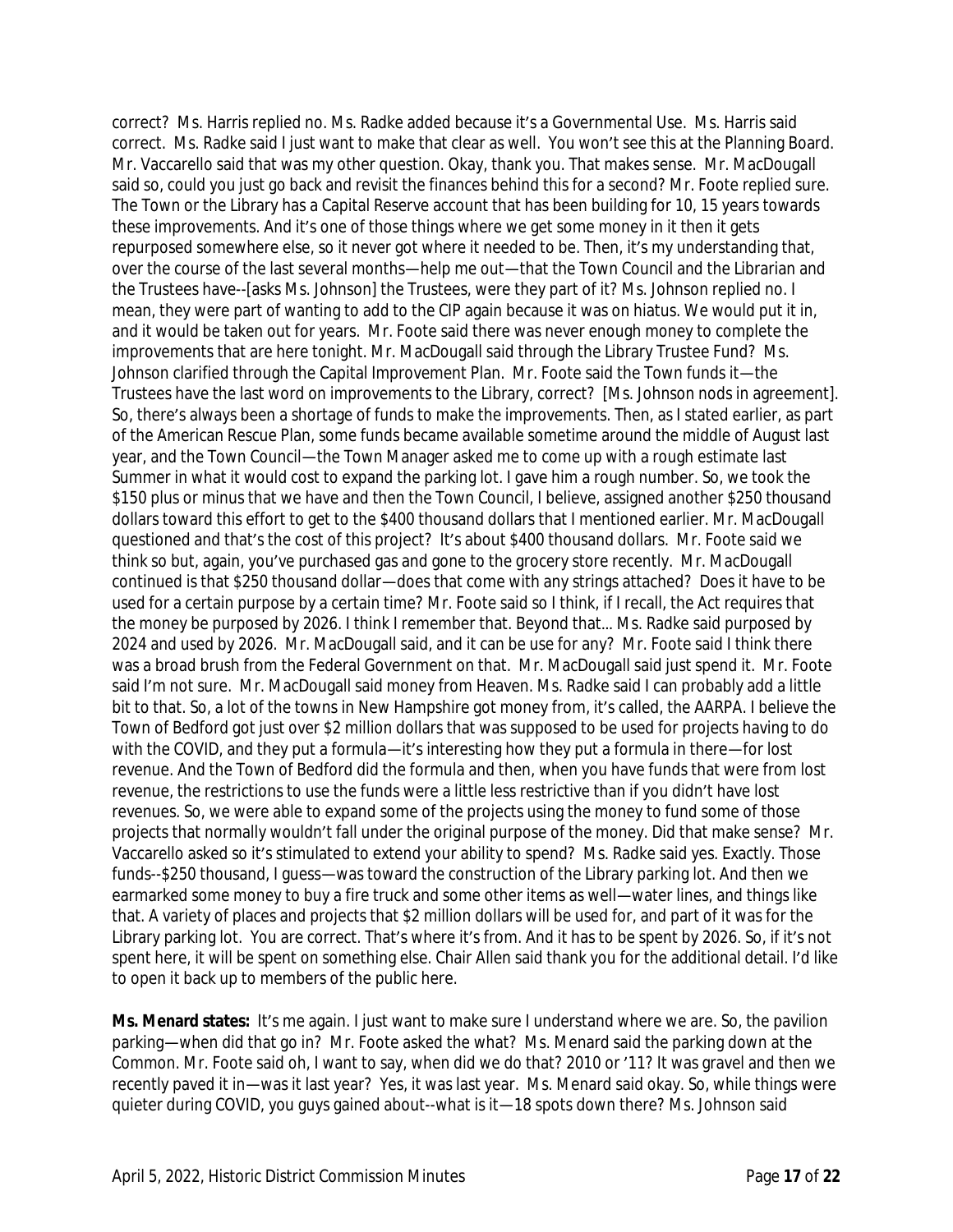parking existed. It was just not paved. Mr. Foote said right. Ms. Menard said yes. I mean I wouldn't choose to park down there if it were a muddy mess vs. a paved parking area. I wouldn't treat that as extended parking. Okay. So, I'm surprised to find us having this discussion about something that sounds as thought the next time we're going to hear about it, the plan is going to be final. Is that correct, Mr. Foote? Is that basically what we're doing?

**Ms. Pamela Van Arsdale states:** I'm Pamela Van Arsdale, Chairman of the Trustees of the Library. And we will, you know, it's been fast-tracked. There's no question about it. Part of it is that, you know, I used to live in the house to the right of the library—the yellow house. So, I'm very familiar with the green space issues, the parking issue, all those things. I think that you probably can't see from where you live, how much the parking spaces are used. I mean you have anecdotal walking through or driving through, and you see that there are 30 empty spaces, but when there—a lot of programs at the Library, when they're meetings—there are 2 meeting rooms, and when there's a children's event, parking is very sparse. As Lori said, if there's something going on here… so I think part of this is a wish—the Town owns land. The Library does not own the land. I think that part of it is a wish on the Town's part to make safer parking in the Center. Because people, if there are events here and people park on the side of the road, it's really dangerous. I lived on Bedford Center Road for 15 years. And cars some whipping up there. I understand it—in both directions. So, it's complicated because it seems as if it's happening quickly, and I agree. So, the Trustees will talk about it on Friday. We'll look at this plan. This feedback will go back to the Trustees, and we'll see what—I'm only one of several Trustees. So, we'll see what they say.

Ms. Menard said thank you. Yes. Because what I'm concerned about is, with the addition of the Pavilion, we don't know when there's a big event, how many—usually when I hear about things like this, there's so much more data. And I'm really concerned that I'm not hearing about the data behind a decision of this size. It is the Historic heart of the Town. It's a big parking lot, and I kind of can't get my head around the fact that I don't hear any data points about why this decision is being made and how the number of spaces was arrived at. I don't understand that. I also don't understand why, you know, when we talk about commitments in terms of screening—because what I can see from my house, is the immediate Library parking lot perfectly. Ms. Van Arsdale asked you mean the top? Just the top not the back. Ms. Menard said yes, so I can see how often, if you're going to park at the Library and those are open, you're going to park there first. You're not going to park down there. And I see that very often not fully. All the time. But I understand that for events, you want that parking. The fact that it's sensitively designed right now, to drop down below the Library, is brilliant, makes complete sense. And I do see where there are trees in there and things like that. You could fit more parking into the existing parking lot. I would have liked to have heard, you know, first we thought about going and doing that. But instead, it's just this enormous parking lot in the heart of the Historic District. As small as it is, this takes up a ton of it, and there just doesn't seem to be the data behind it. And I'm really stuck on that. So, I just wanted to share that again. And the fact that this seems to be the Historic District Commission—is that how you refer to yourselves? Chair Allen said yes. Ms. Menard said I don't really hear anyone saying we'd really like to make sure you're saying you will provide screening. You know, we'll do what we can. We'll see what the budget allows for. I know you can't insist, because of the way that this is being invoked. But it just doesn't seem well prepared. It doesn't seem like we're saying we really want you to put up screening so that we don't see all those cars the way we don't see them in the lower parking lot today. I know I keep coming back up, and I don't mean to be annoying, but it's a straight shot out of my front door into this parking lot. So, there is a personal component, but there's also just the integrity of Bedford that I'm concerned with and the fast tracking. And it's like money's available and people are ready to go, and it all kind of the stars aligned, but not the data behind the decision. And it really concerns me. So, thanks again. I'm sorry to be sort of indulging myself here, but it really worries me.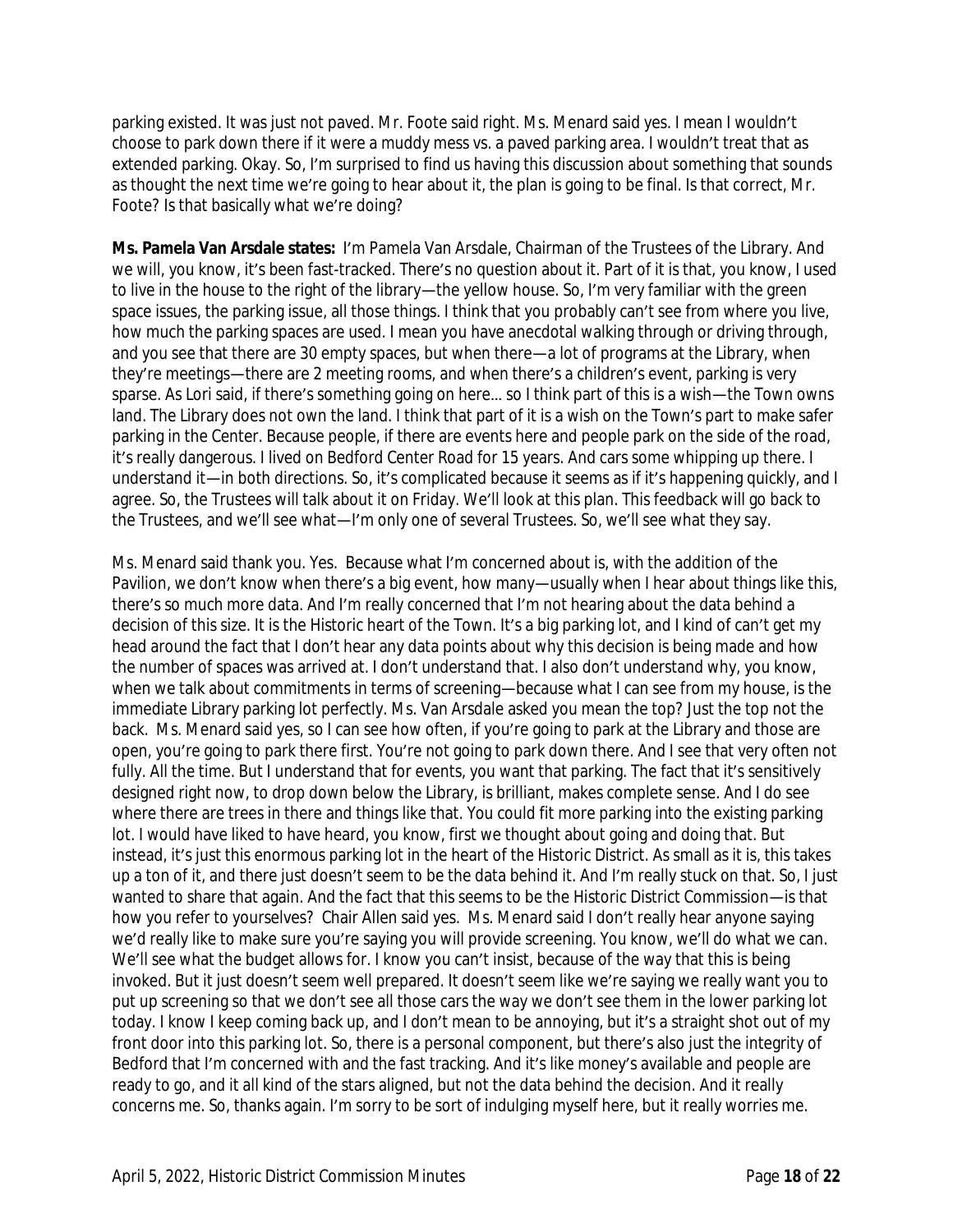Thank you. Chair Allen said thank you. I will just remind the public that we are still in the public portion of the hearing. At the end, the Commission will have the opportunity again to offer any additional comments or questions that we have here based upon the feedback that we've heard tonight. I'll offer that as a reminder. I'll open it up again to the public, please.

**Ms. Tefft states:** After listening to all of this, I'll tell you what bothers me the most. I'm the only one advocating that we keep green space. The only publicly available green space for the children to play on. There's nobody here advocating for that. We're advocating for more cars, more parking, more gas fumes, more destroying the environment. There's nobody here saying wouldn't it be wonderful to continue to have a green spot where the kids can go and play. I can't tell you—you're obviously so much younger than I. You probably don't remember when kids used to play outside as opposed, with other kids, as opposed to in sports teams and organized, uniformed pick your team competitive sports. Kids used to play and have fun, and I've watched them do that in that one green spot—the only one in the Historical District. And if there's one thing that is historical is children playing. And for over 2 years, the children in this country have been denied that opportunity. And now we're going to deny it deliberately—not because of some Wuhan Laboratory mistake, but because we are willfully going to deny it so that the cars can park, and we can have more meetings to have more discussions. I would like to see a child advocate, because children were a part of our history. And, in some places like the Ukraine, they're not going to be again for a very long time. We're very lucky. Why don't we pay attention to the children? Why don't we give them the chance to be children? Why don't we give them a place to play? Thank you.

Chair Allen said thank you. Are there any final comments from the public, or questions to be heard? Alright, so at this time, we will go ahead and close the public portion of the hearing in terms of offering feedback. You're welcome to stay.

I turn now to the Commission again. Are there any further questions or comments from members of the Commission here? Ms. Radke said I'll just give one. I'll mention it again—maybe going back to the drawing board and seeing if we can maybe limit some of the parking, maybe leaving that top green space and put the parking at the bottom end? I don't know. Just maybe going back and look and see another reconfiguration might be—that's just my suggestion. And then definitely screening, mentioned for the 7 Meetinghouse Road, that area—as much as possible. That's all I have. Chair Allen said thank you Lori. Bill? Mr. Carter said thank you, Mr. Chairman. First of all, I want to thank all of the residents who came out tonight to speak about this. Being my first night on the Historic District Commission, I've watched a lot of these meetings. And as Chairman, I decided that let's become the Alternate here just so I can listen to this. But I want to thank everyone who came out and spoke tonight. It gives me a better light to look at, because it was mentioned a few times that there is 3 members of the Town Council sitting here this evening. So, once again, thank you very much, and I'll take all these comments in advisement. Thank you. Chair Allen said thank you. Are there any other comments or questions? Mr. Vaccarello said I'll just make one which is I'll echo Bill's sentiment. I thank everybody from the public to come out and speak, and I think if you were looking for feedback and comments from your neighbors in Town, I think everybody in the room heard a lot of good feedback and thoughts and suggestions. Lori, you offered some as well. So, thank you again, and that's all I wanted to add. Chair Allen said thank you. Ms. Tope said I would just ask you'd brought up whether or not we would have another public comment session on the final plan. Where is that going to stand or that decision—when will that be made? Chair Allen said I'd like to suggest that a final plan come back in front of the Historic District Commission. We're talking, I think, about a few key points here: the first is compromise that's just been brought up again in this conversation. We talked about how the plan isn't going to change materially between now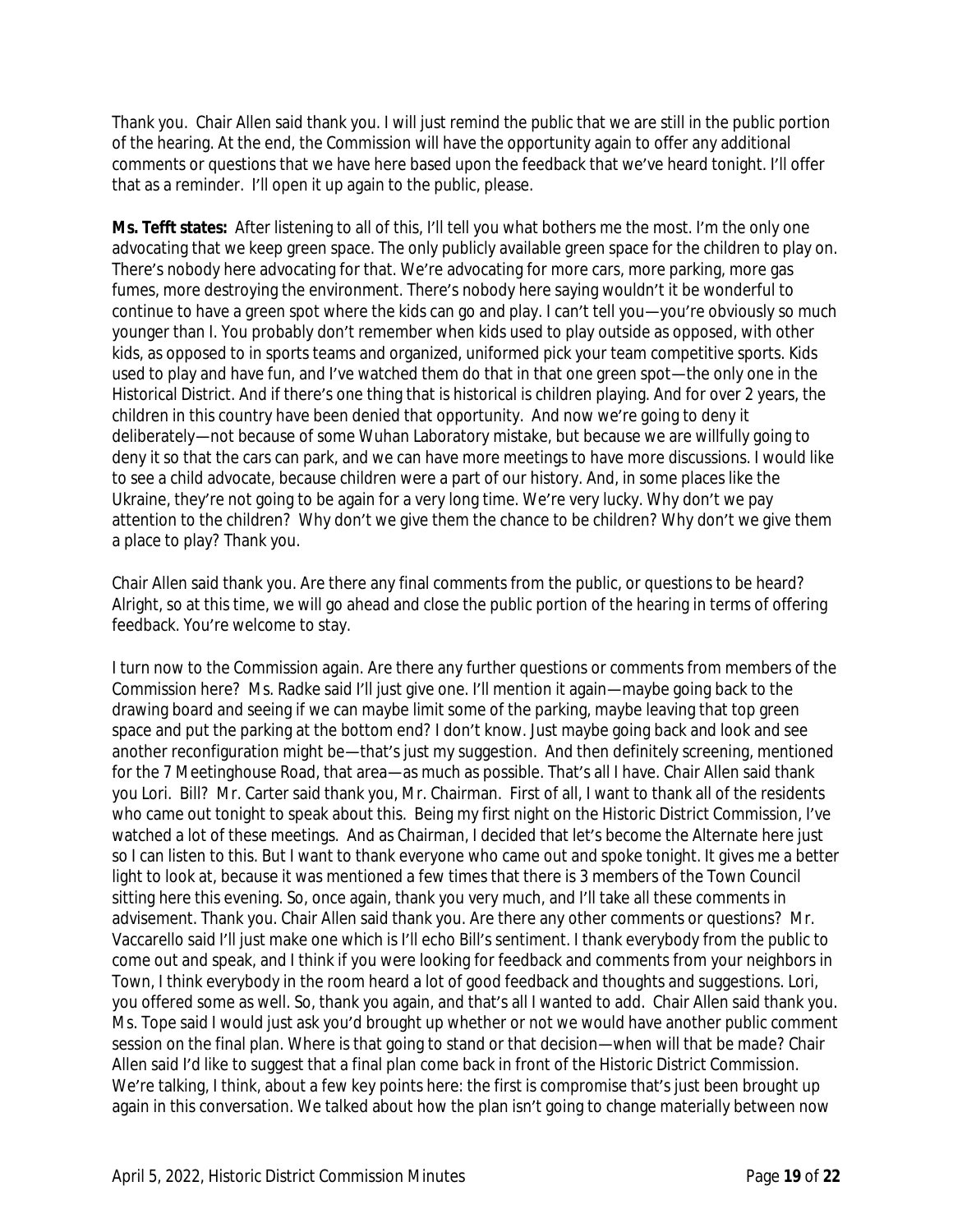and a final plan. I guess materiality is the eye of the beholder in some instances. We talked about whether or not we're going to use granite curbing or what the lighting situation looks like—what is screening? How does that come into play for the residents of 7 Meetinghouse? I would suggest that a final plan should come back in front of this Commission so this Commission can offer feedback on a plan that has all of that detail. I think we've appreciated the opportunity to offer feedback as it currently stands. But short of actually seeing the final plan, our feedback is, again, anecdotal. Mr. MacDougall asked will any efforts be made to satisfy the one member of the public that said to get some data points as far as parking and usage and that kind of—is there any way to measure that? Mr. Allen said I can't speak to the ability to measure, but I would say, and I reflect on our conversation here this evening, there are a few key words that continue coming. There are a few key themes that continue coming forward. If I were to think about the words that came up repeatedly, it was anecdotal and data and rationale. And if I think about themes, there were themes like compromise. To begin to think about compromise, which I personally would encourage, and I think there is tremendous opportunity here to find an answer that offers additional parking for the Town, to meet the needs of the residents while also protecting green space and the Historic District as it stands. In order to make that compromise, the requirement is data. I personally don't make decisions without it, and that's what any, I think, Town Official should be focused on when—especially talking about something that is going to run close to \$500 K in terms of a budget. So, with that, I would hope that when this returns in its final form, we have a clearly articulated rationale that talks about a need in terms of parking spaces needed at this point to meet demand, and then we can translate that to how does that relate to a solution. That's my personal hope. Mr. MacDougall said can I just throw something out that maybe Mr. Foote can accommodate is just put one of those traffic counters in the lower—not in the turnaround area where someone may be dropping off books—but if they're going down into the parking area, just put a counter there. Do you have access to those, or do we need to go to the Highway Department to contract something like that? Just to find out how many people are even going down there. Mr. Foote said we can do—sure. Mr. MacDougall said that's a data point that would be helpful to the public to know and even us because we don't know. Mr. Foote said it's not as simple as putting out a data collector. So, we talked about this building. We talked about the Old Town Hall and some of the traditional uses. So, we just don't put that out and come back and that's what it is. There are other reasons. So, if this Committee is suggesting a full-blown traffic study, we can do that. It may cost us \$15 or \$20 thousand dollars, but we could do that if that's what this Committee is suggesting, and others agree with that. Ms. Tope said I don't think that's going to accomplish what we're looking for though. And I respect your point. I see what you're saying. Maybe that's a valid data point, but not a full study, because it's the opportunity cost of other meetings and things that aren't happening that we can't measure through that. So, when you said you're not scheduling anything else with the children's event, or we're not using all 3 buildings at the same time, that's not going to get measured. But I still think we'd—it's more difficult of a data point to get, while we are interested in it, is there a need to have all 3 buildings holding meetings at one time in the Town of Bedford? I don't know the answer to that. I don't know if it's easy enough to schedule your programs where, if you have a child's program, you don't schedule something with it? I don't know the volume of programs that the Library does. I've been to a few with a child but haven't paid attention I guess to all of the others. So, maybe some commentary would help there. Ms. Johnson said I can tell you—you know the two meeting rooms we have—1 you can have 100 people in, 1 you can have 20. So, if we were to have 2 meetings of that size, I mean, it's not common to have 100 people, but you could, on a Sunday when we have a concert, we would have 100. And the upper level is, I think, 82 people, for a count. And the children's area is around 40. So, just to give capacity numbers, I know it's not full all the time, but just to give capacity. And, I mean, on a Thursday night, I can tell you the third Thursday of every month, prior to March of 2020, was not any fun to try and find parking here. Because there are 2 meetings at the Library. There's a meeting—1 or 2 meetings at Town Hall—and there's a meeting here. So, it's not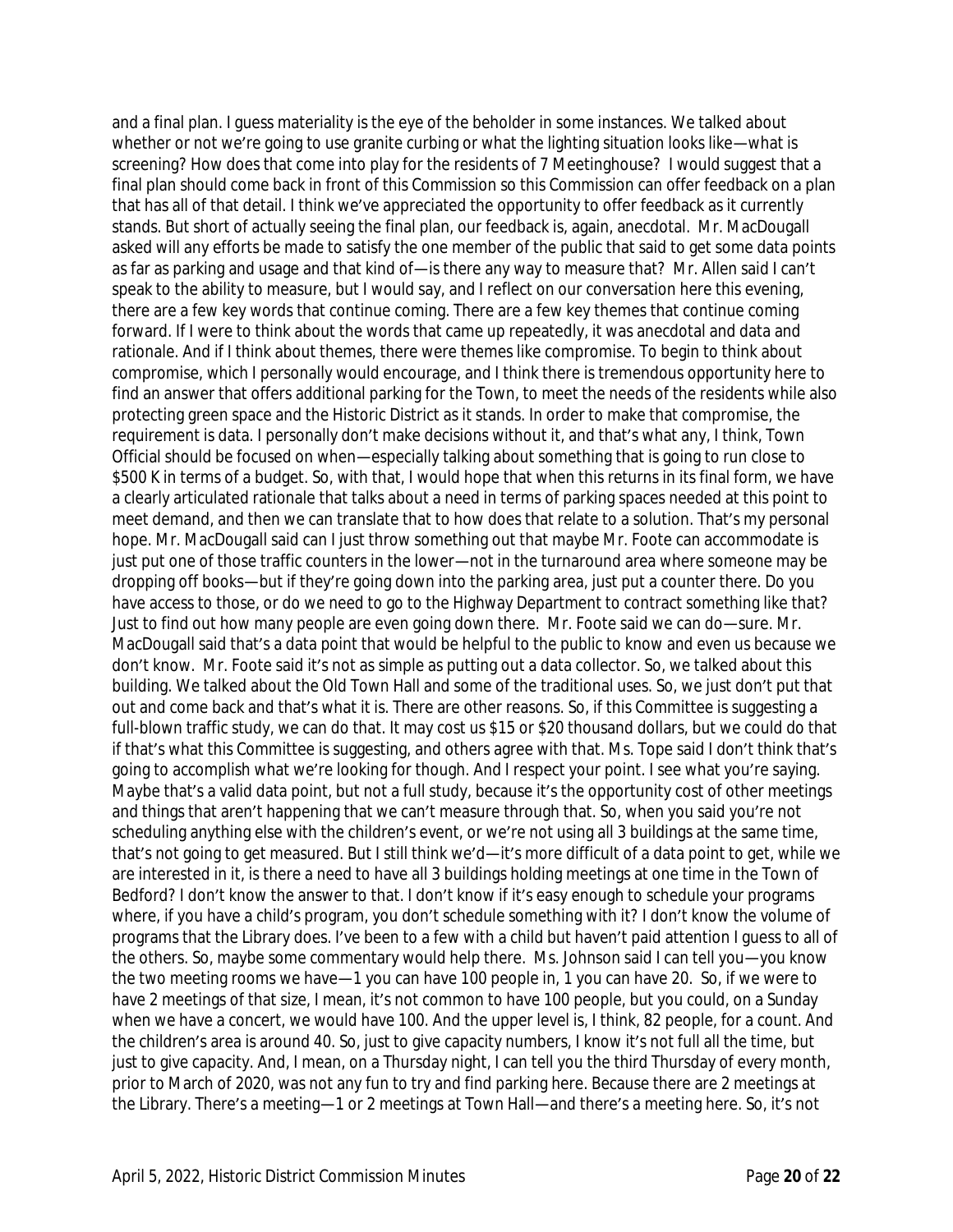like constantly packed. It's just kind of like the grocery store when you want to check out, so does everybody else. It's that kind of phenomenon that just happens throughout the day. Ms. Tope said okay. Yes, that's a valid point. That's what I was kind of—I don't know how many requests you turn down for your meeting rooms because of parking, or if that happens. I know, again, we're going back to the anecdotal evidence there is, I've heard people say they'd like even more children's events at the Library, but I don't know if parking is impeding scheduling those. The one public commentor mentioned that the children use the green space, but the children also use the Library programs. So, just trying to balance all of those. Chair Allen said alright. Are there any other questions or comments from the Commission here? [none]. Okay. So, I guess, Jillian, I'll ask you. Can we set, I guess it's not a condition, it's a strong request, that a final plan comes back in front of us? Ms. Harris said certainly. You can request that, and we can bring the final plan back for the Commission to review, yes. Mr. Carter added with minutes from the Trustees' meeting would be great also. Mr. Vaccarello agreed that would be great. Chair Allen said alright. So, with those two requests noted, I think we can go ahead and wrap this piece of the agenda here. So, we'll close our second piece on the request for construction of the parking lot expansion. Thank you, Mr. Foote, for being here this evening and responding to the questions of both the Commission and the public. Mr. Foote said you're welcome. Have a great night.

#### **Approval of March 1, 2022, Minutes**

Chair Allen said so with that, we will move on to the next item on the agenda, approval of minutes from our March 1<sup>st</sup> meeting. Before we entertain a motion, who was in attendance of that meeting? I know I was, Lori, Steve was. Okay. We can vote on that. Is there a motion on the minutes of March 1st?

**MOTION: Ms. Radke moves to approve the March 1, 2022, minutes. Mr. MacDougall seconds the motion. Mr. Carter, Ms. Tope, and Mr. Vaccarello abstain. ALL IN FAVOR - unanimous. MOTION carries. March minutes are approved.**

#### **Communications:**

Ms. Harris said I think we are losing both yourself, Chris, and Steve this month. So, we're very sorry to see you will not be reappointed. So, we thank you very much for your service to the Commission. We are going to miss you. We are very much in need of new members of the Historic District Commission, so I just want to put that out there to the public. We've done an outreach mailing recently to all members of the Historic District just to let them know that we are looking for members, and we're hopeful that people will volunteer to serve on this Commission. There are some upcoming training opportunities for local officials that I just wanted to make you aware of. The New Hampshire Municipal Association has a free virtual Local Officials Workshop. That's coming up on Tuesday, May 17<sup>th</sup>. Then the New Hampshire Office of Development and Planning now also has their Spring Planning and Zoning Conference. That is also free and online, and it's April 30th and May 7th. I can send the registration links for both of those if you're interested in attending. Finally, our next meeting is May 3rd, 2022. Chair Allen said thank you, Jillian.

#### **Members Comments and Concerns:**

Are there any comments or questions or concerns from members of the Commission for discussion? Mr. Carter said I will say, Mr. Chairman, it is a lot more fun sitting here than watching it on TV—going back to my comment when we started. [laughter]. Chair Allen said there you go. I'm glad we were able